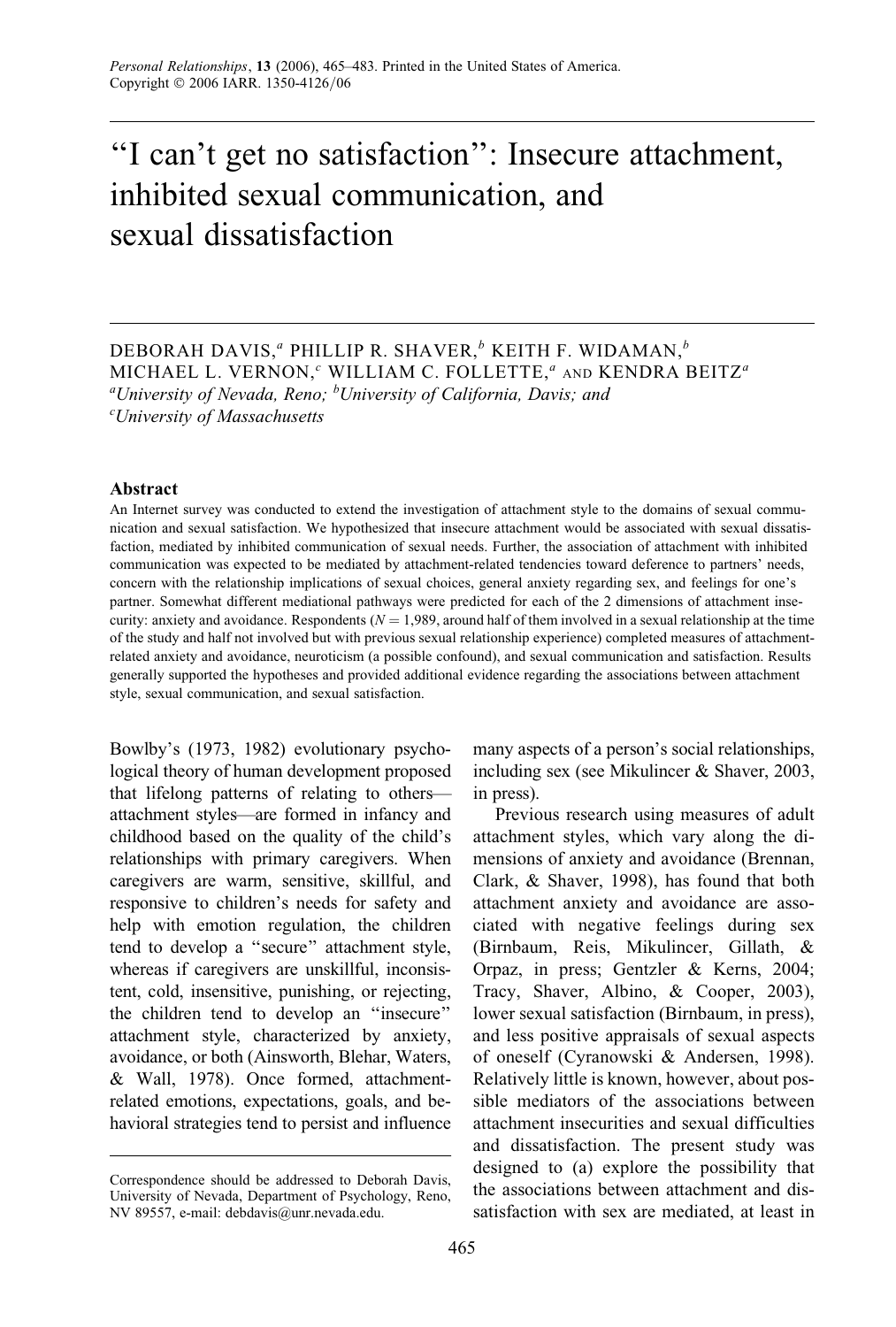part, by inhibited communication about sex; (b) examine several potential mediators of the relation between attachment and inhibited communication; and (c) explore the differential mediators of the association between attachment and satisfaction with the physical and emotional aspects of a sexual relationship as well as the degree of control one has over sexual activities.

## Attachment and communication of sexual needs

Theoretically, an attachment style is formed largely through communication and the negotiation of need satisfaction between young children and their primary caregivers (e.g., Weinfield, Sroufe, Egeland, & Carlson, 1999). Hence, it would not be surprising if these patterns of communication and negotiation persisted into later childhood and adulthood. And indeed, research has linked insecure attachment with dysfunctional patterns of communication in contexts as different as childhood friendships, adult friendships and romantic relationships, work relationships, and relationships with medical professionals (e.g., Maunder et al., 2006; Roberts & Noller, 1998; Schachner, Shaver, & Mikulincer, 2005).

Our general hypothesis that insecure attachment is associated with inhibited expression of sexual needs, and therefore with sexual dissatisfaction, is based on two propositions. First, attachment style itself is based on learned expectations regarding the consequences of expressing one's needs to close relationship partners. Because of their previous experiences, adults with an insecure attachment style have relatively pessimistic or troubling expectations about relationship partners' responses to expressed needs. Second, other emotions, expectations, and goals associated with attachment style are likely to affect the expected consequences of need expression, as explained below.

## Attachment-related expectations regarding effectiveness of need expression

Individual differences along the two major dimensions of attachment insecurity—anxiety and avoidance—have been hypothesized to develop in response to a history of poor parental and partner responses to the communication of needs (Cassidy & Shaver, 1999). Research on attachment to caregivers during infancy and childhood (e.g., Thompson, 1999; Weinfield et al., 1999) indicates that attachment anxiety results when caregivers are inconsistent and unreliable in responding to a child's distress signals and are nervous, awkward, self-centered, or intrusive in providing care. This relative unreliability and inconsistency leads anxious infants to develop a "hyperactivating" style involving hypersensitivity to threats (because threats have been ineffectively managed by caregivers) and hypervigilance regarding the availability and sensitivity of relationship partners, which tend to fuel high levels of clinginess and desires for closeness, proximity, and reassurance.

Avoidant attachment results when parents respond consistently but negatively (e.g., coolly, distantly, or angrily) to bids for proximity, support, or protection. Parents of avoidant children actively discourage negative emotional expressions and withdraw from their children in response to expressions of negative (but not positive) emotion. As a result, avoidant children are less likely to communicate with their mothers when upset, learning instead to seek support without displays of distress or to become ''compulsively self-reliant'' (Bowlby, 1982). Over time, the child learns to deactivate the attachment system and habitually downregulate needs for closeness, comfort, and support from others (Mikulincer & Shaver, 2003).

In summary, both anxious and avoidant children learn that expressions of need are likely to be ineffectively handled or actively punished. In turn, as compared to secure children, they may become reluctant to express needs clearly and directly. This distortion of need expression may affect communication about sexual needs in adult relationships. Four areas of research are relevant to considering how attachment style might affect whether and how a person expresses and negotiates sexual need satisfaction.

First, research on intimate self-disclosure to romantic partners has revealed a negative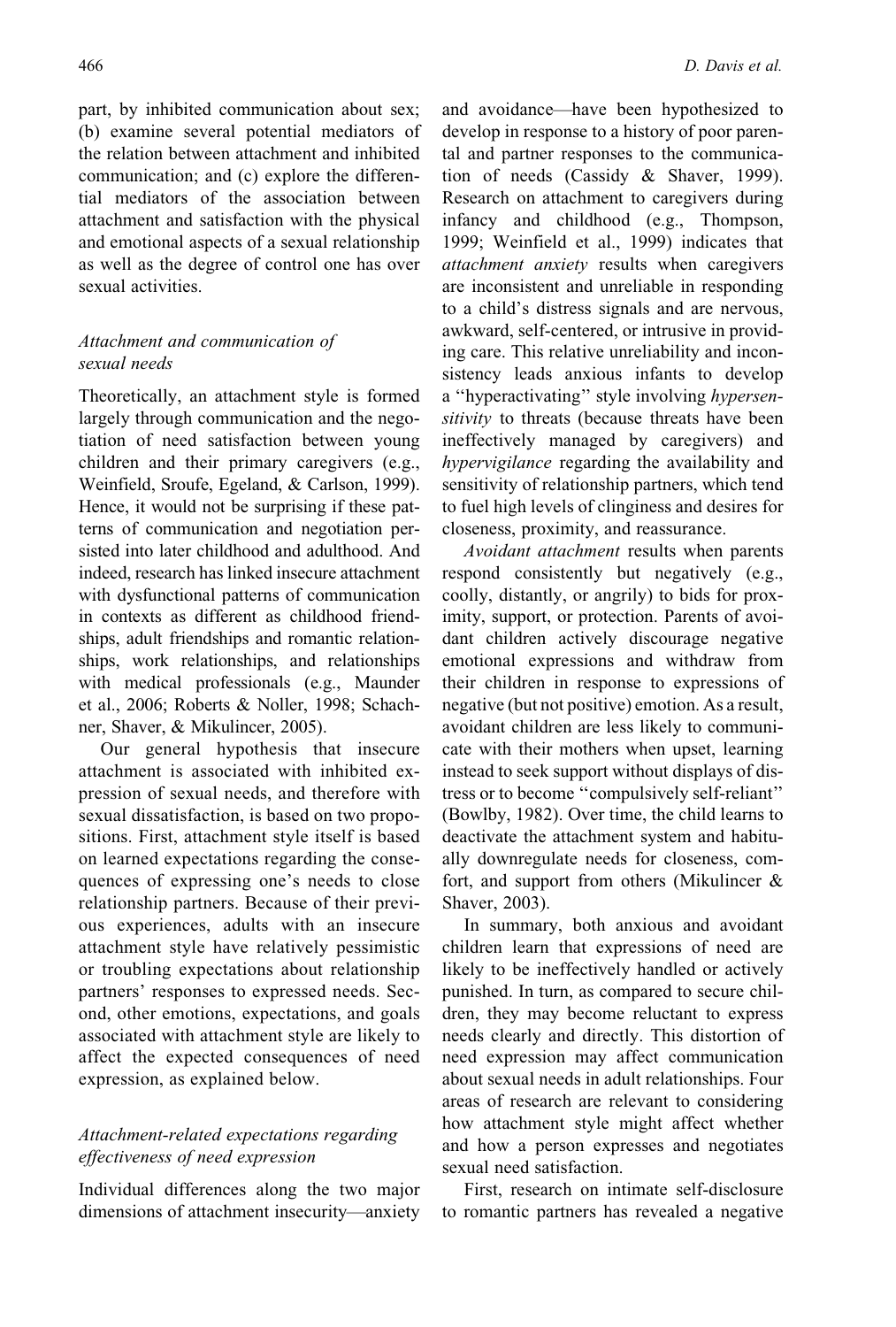correlation between avoidant attachment and self-disclosure (e.g., Anders & Tucker, 2000; Bradford, Feeney, & Campbell, 2002; Mikulincer & Nachshon, 1991), and both avoidant and anxious attachment have been associated with failure to disclose socially undesirable sexual preferences such as homosexuality (e.g., Elizur & Mintzer, 2001; Mohr & Fassinger, 2003) and with being generally secretive (e.g., Vrij, Paterson, Nunkoosing, Soukara, & Oosterwegel, 2003).

Second, research on caregiving has established that insecure people (particularly those who are avoidant) are less likely to seek support or care from their partners in times of need (Collins & Feeney, 2000). Moreover, both forms of insecurity are associated with negative cost-benefit expectations regarding support seeking (Collins & Feeney; Ognibene & Collins, 1998), lack of healthy assertion of preferences (Roberts & Noller, 1998), self-reports of inhibited expression of needs to romantic partners (Davis & Follette, 2000a), and failure to deal constructively with conflict (Creasey, 2002; Creasey & Hesson-McInnis, 2001; Davis & Follette, 2000b; Shi, 2003). Avoidants, for example, are likely to let problems or conflicts persist rather than to attempt to negotiate successful outcomes.

Finally, this reluctance to communicate and negotiate one's needs with a romantic partner is based partly on lack of trust (Pistole, 1993), negative expectations regarding partner responsiveness and support, and perceived costs and benefits of seeking support from others (Collins & Feeney, 2000). Indeed, both attachment anxiety and avoidance are associated with lower communication competence and assertiveness, which is in turn related to less satisfactory attainment of social support (e.g., Anders & Tucker, 2000).

These lines of research provide the basis for predicting that both anxiety and avoidance will be negatively related to communication of sexual needs, which in turn will lower sexual satisfaction. However, although both forms of insecurity are likely to be related to inhibited communication of sexual needs, there is reason to expect this inhibition to arise through somewhat different pathways

for people with different forms of attachment insecurity.

#### Attachment-specific pathways to inhibition

Sex as a ''barometer'' and determinant of relationship status. By definition, attachment anxiety involves chronic concern over the potential loss of attachment figures. Anxious people tend to be ''hypersensitive'' to rejection and ''hypervigilant'' with respect to threats of love withdrawal or unavailability of attachment figures. Hence, they monitor and interpret unfolding events in terms of these events' implications for relationship issues (Mikulincer & Shaver, 2003). In particular, sexual desire can be interpreted as a sign of love, and sexual behavior can reassure a person of a partner's continuing love and interest (Davis, Shaver, & Vernon, 2004). Likewise, lack of desire or refusal to engage in sex may be interpreted as a sign of waning interest or affection. This tendency to interpret sexual activity as a reflection of relationship status may cause a person to be cautious about asserting sexual needs and wishes, particularly preferences—such as not wanting to have sex—that might be perceived as reflecting relationship status. Hence, we expected attachment anxiety to be associated with concern over the relationship implications of sexual behavior, which in turn would be associated with inhibition of expression of one's own sexual needs (Hypothesis 1).

Deference to a partner's preferences. Failure to express one's own sexual needs may also result from concern about a partner's preferences. One may defer to the needs of a partner in order to please the partner or to avoid offense or conflict. Attachment anxiety is related to approval seeking and concern over other people's evaluative reactions (Mikulincer & Shaver, 2003). Hence, attachment anxiety was expected to predict deference to a partner's sexual preferences and hence inhibited expression of one's own preferences—as a way to maximize partner approval (Hypothesis 2).

Feelings toward one's partner. Another possible reason for failing to express one's sexual needs to a partner is that the relationship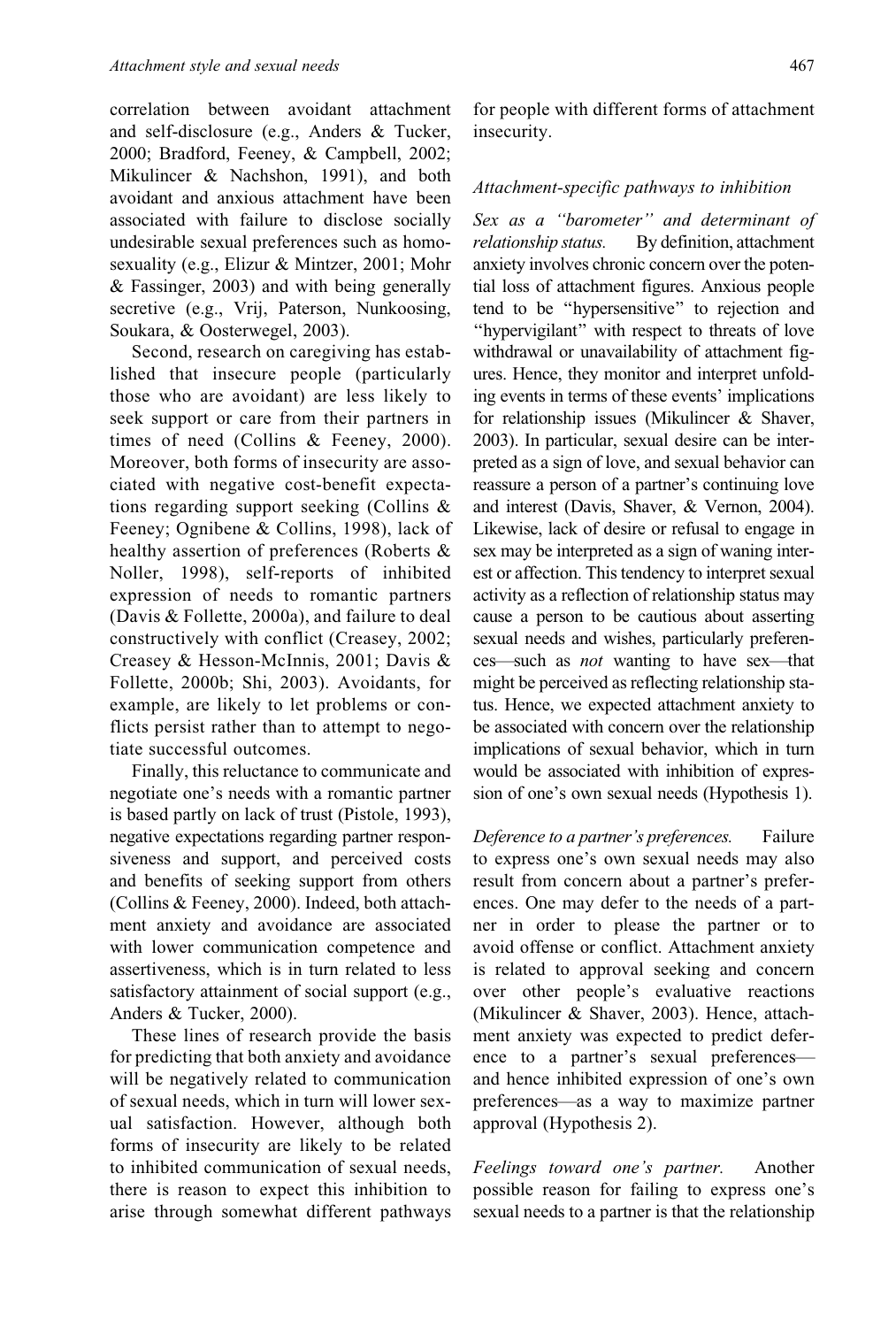itself may be troubled in various ways. People involved in relationships that are relatively low in intimacy, closeness, love, trust, and mutual satisfaction may feel uncomfortable with self-disclosure of all kinds, including discussion of sexual needs and preferences. By definition, avoidance involves aversion to closeness and intimacy, and avoidance has been empirically associated with fear of intimacy (e.g., Greenfield & Thelen, 1997), communication apprehension (Mohr, 1999), relatively low degrees of love and commitment (e.g., Ridge & Feeney, 1998), and lack of trust (e.g., Mikulincer, 1998). Moreover, more avoidant people are more likely to engage in sexual activities with multiple, relatively nonintimate, uncommitted sexual partners (e.g., Brennan & Shaver, 1995; Schachner & Shaver, 2002). Hence, we expected avoidance to be negatively associated with love for one's partner (Hypothesis 3).

Although people high on attachment anxiety seek intense closeness and intimacy, their relationships are often highly conflictual. Both anxiety and avoidance have been empirically linked to relationship dissatisfaction and dissolution (e.g., Davila, Karney, & Bradbury, 1999; Davis & Follette, 2000b; Feeney, 2002). Hence, we expected both anxiety and avoidance to be associated with relationship dissatisfaction; such negative feelings were in turn expected to be associated with inhibited sexual communication (Hypothesis 4).

Sexual anxiety. Finally, anxiety or discomfort regarding sexual behavior or performance may inhibit sexual communication. Attachment insecurity is associated with worry and negative expectations about relationship issues, and avoidance is associated with general discomfort with closeness and intimacy. To the extent that these feelings and expectations generalize to sexual interactions, insecurity should be associated with anxiety regarding sex and sexual performance (Hypothesis 5). Expressing one's sexual needs and desires may increase anxiety as well particularly desires that reflect poorly on one's sexual prowess or desirability, such as problems with achieving arousal or orgasm (and the need for extensive stimulation), or desires for effortful, unusual, or deviant sexual activities. Enhanced anxiety could then further inhibit sexual communication and interfere with performance and enjoyment. There is some evidence to suggest that both anxious and avoidant people feel anxious or uncomfortable regarding intimate touch and sexual behaviors (e.g., Brennan, Clark, et al., 1998; Brennan, Wu, & Love, 1998). Hence, we expected both attachment anxiety and avoidance to be associated with sexual anxiety, and sexual anxiety to be related to inhibited expression of sexual needs and lower sexual satisfaction (Hypothesis 6).

# Differential pathways to three forms of sexual satisfaction

Physical satisfaction and satisfaction with control. Satisfaction of one's needs is likely to depend on successful communication of those needs to others, as well as successful negotiation and resolution of conflicts surrounding them. Hence, we expected that inhibited sexual communication would be negatively related to sexual satisfaction, including strictly physical satisfaction and also the sense of control over how, when, and whether to have sex. We further expected that the relationship of attachment insecurity to these forms of satisfaction would be at least partially mediated by inhibited sexual communication (Hypothesis 7).

Emotional satisfaction. The sense of emotional satisfaction from sex is likely to be influenced somewhat differently than physical satisfaction or satisfaction with control. First, sexual anxieties and insecurities, as well as feelings of love for one's partner and satisfaction with the relationship are likely to influence emotional satisfaction directly. In addition, however, emotional satisfaction is likely to be influenced by perceptions of how one's partner feels about oneself. Earlier we proposed that attachment-anxious people would be particularly likely to interpret sexual activities in terms of implications for relationship status, and indeed previous research has established that anxiety is positively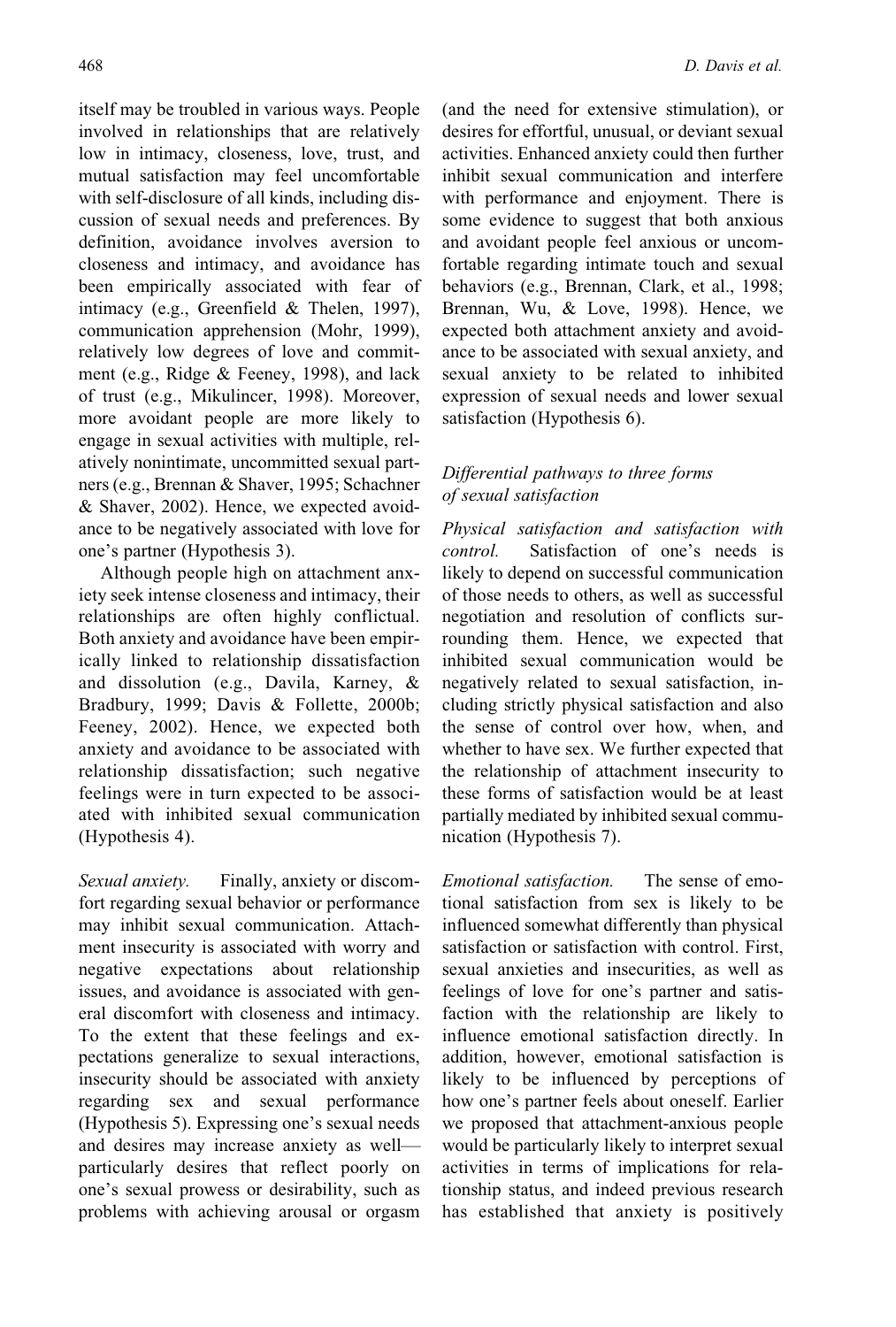related to seeking reassurance of a partner's love through sex (Davis et al., 2004). Since anxious people are also prone to exaggerate relationship threats (Mikulincer & Shaver, 2003), we expected that they would also find their partners' sexual behaviors less emotionally reassuring and therefore less satisfying. For these reasons, we expected that attachment anxiety would be negatively associated with emotional satisfaction with sex and that this association would be at least partially mediated through feelings for a partner, sexual anxiety, and perception of sexual activity as a barometer of relationship status (Hypothesis 8).

We further expected that attachment avoidance would also be negatively related to emotional satisfaction, but for somewhat different reasons. Avoidant individuals are characteristically uninterested in intimacy and emotional closeness, and avoidance is negatively related to pursuing these goals through sex (Davis et al., 2004). Also, as noted earlier, avoidance is related to relationship dissatisfaction and is expected to be related to sexual anxiety. Therefore, we expected the association between avoidance and emotional dissatisfaction with sex to be mediated through feelings toward relationship partners and sexual anxiety (Hypothesis 9).

#### Hypotheses in the form of a model

The nine hypotheses proposed in previous sections are summarized schematically in Figure 1. Attachment anxiety and avoidance are expected to relate to particular mediators of the links with inhibited sexual communication, which is then expected to reduce physical satisfaction and satisfaction with control of sexual aspects of relationships. We also expected direct, rather than mediated, pathways to emotional satisfaction.

#### Method

#### Participants

Participants were selected from a larger Internet survey about ''sex in relationships'' based on ever having been involved in a relationship that included regular sexual intercourse. A total of 1,989 participants met this criterion, including 724 men, 1,221 women, and 44 with



Figure 1. Hypothesized model linking anxious and avoidant attachment with sexual dissatisfaction through a set of proposed mediators.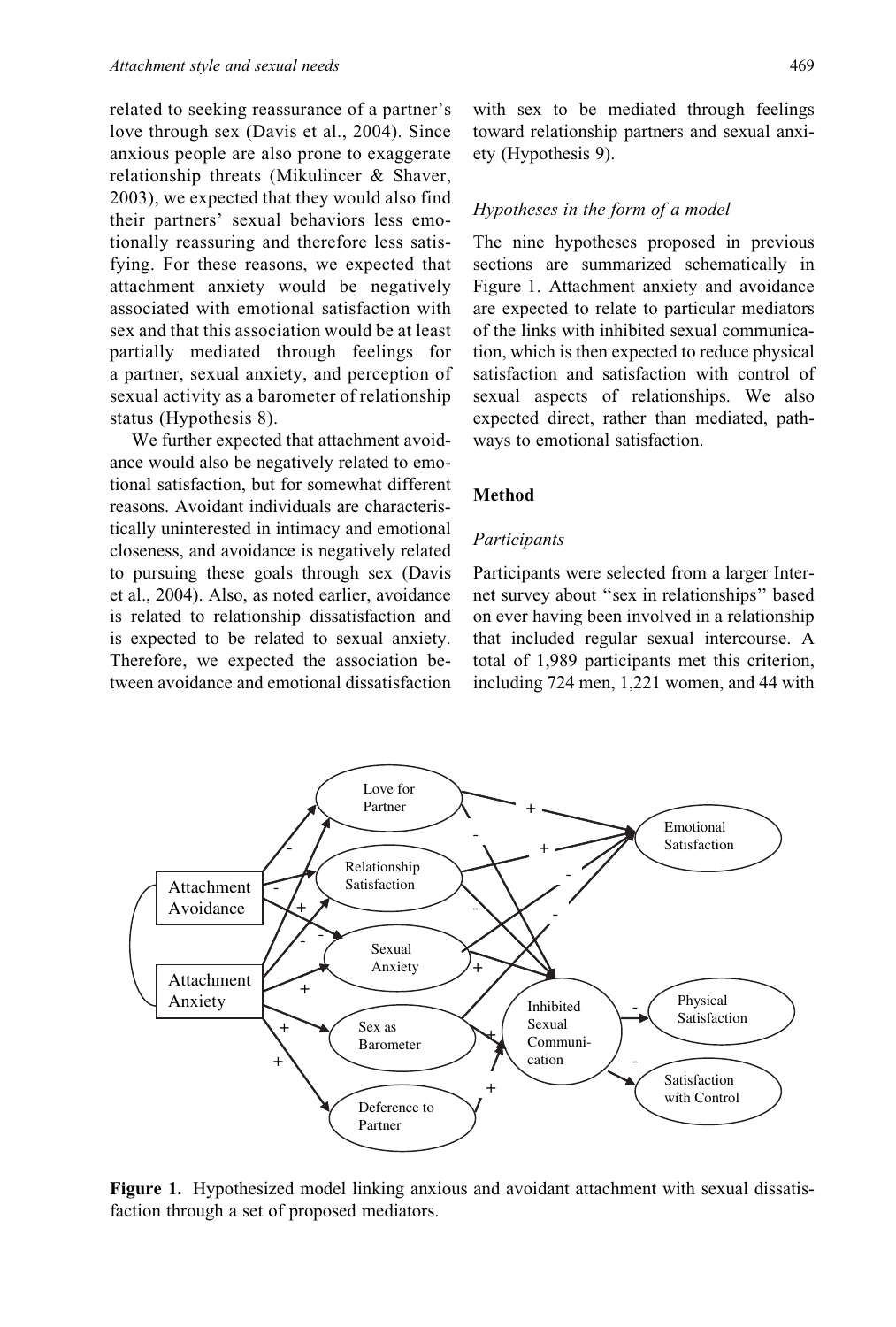sex unspecified. The beginning of the survey questionnaire told potential participants what kinds of questions would be asked. No rewards were offered for participating, and no restrictions were placed on participating. At the time of the study, 1,006 of the participants were involved in a sexual relationship and 983 were not. The ones who were currently involved in a relationship were asked to answer subsequent questions with respect to that relationship; the others were asked to report on their ''sexual relationships in general.'' The sample was 78.4% Caucasian, 6.6% African American, 4.7% Hispanic, 1.1% American Indian, 3.7% Asian, and 5.1% ''other,'' with 0.3% unspecified. Given a three-category question about sexual orientation, 87.6% called themselves heterosexual, 3.3% homosexual, and 8.3% bisexual, with 0.9% unspecified. Age ranged from 15 to 75, with a mean of 25.46. (We included participants who were under 18 because their responses were completely anonymous and they said they had been involved in a sexual relationship.) The majority were 30 or younger (79.8%), with 92.5% 40 or younger, and 98.7% 50 or younger.

# Procedure

The survey was posted on the Internet with the title ''Dating Survey: Sex in Our Relationships.'' This title attracted unmarried people both with and without current long-term partners. Links to the online survey were located in three different subcategories of the Yahoo search engine. The Internet site was described in all locations as follows: ''Dating Survey—participate in the first study of Internet singles.'' The search categories with links to the survey were as follows: Dating (under the parent category ''Society and Culture/Relationships''), Tests and Experiments (under the parent category ''Psychology/ Research''), and Surveys (also under ''Society and Culture/Relationships''). The survey was programmed such that IP addresses were read, and surveys submitted more than once from the same address were automatically rejected (a conservative strategy because in some cases different people might have legitimately answered from the same computer).

## The survey

The survey was introduced as a study of changes in sexual behavior across the life span. Instructions included assurances that responses would be completely anonymous once transmitted and the warning that responses were not secure until transmitted. To ensure that participants responded anonymously and without social influence, the first question asked, ''Are you alone at your computer?'' Data from those who responded ''no'' were deleted.

Measurement of attachment style. Attachment anxiety and avoidance were measured with representative 10-item subsets of the two 18-item scales in the Experiences in Close Relationships measure (Brennan, Clark, & Shaver, 1998). Respondents answered the questions on 9-point scales ranging from not at all true of me to extremely true of me. Alphas for the shortened scales were quite acceptable, .90 and .86. The mean and standard deviation for the anxiety scale were 5.35 and 1.83, and for the avoidance scale, 3.86 and 1.60.

Neuroticism. Because many contemporary personality researchers require differentiation of theory-specific individual differences, such as attachment anxiety, from the theory-neutral "Big Five" trait factors, we included the NEO-PI Neuroticism Scale (Costa & McRae, 1985), which exhibited good internal consistency (alpha = .85,  $M = 2.87$  on a 1–5 scale,  $SD = .72$ ). It is known to be significantly related to attachment anxiety (e.g., Noftle & Shaver, 2006).

*Inhibition of need expression* (alpha  $= .89$ ,  $M = 3.88$ ,  $SD = 1.38$ ) was measured with 18 items written expressly for the present study. They were answered on 9-point scales ranging from not at all true of me to extremely true of me. Items included, "Generally, I tend to be inhibited about talking about sex,'' ''If I feel something needs to be changed about our sex life, I usually try to talk to my partner about it and try to improve things'' (reverse scored), and ''If we're having problems with sex, I tend to let them build up for a long time before I say anything.''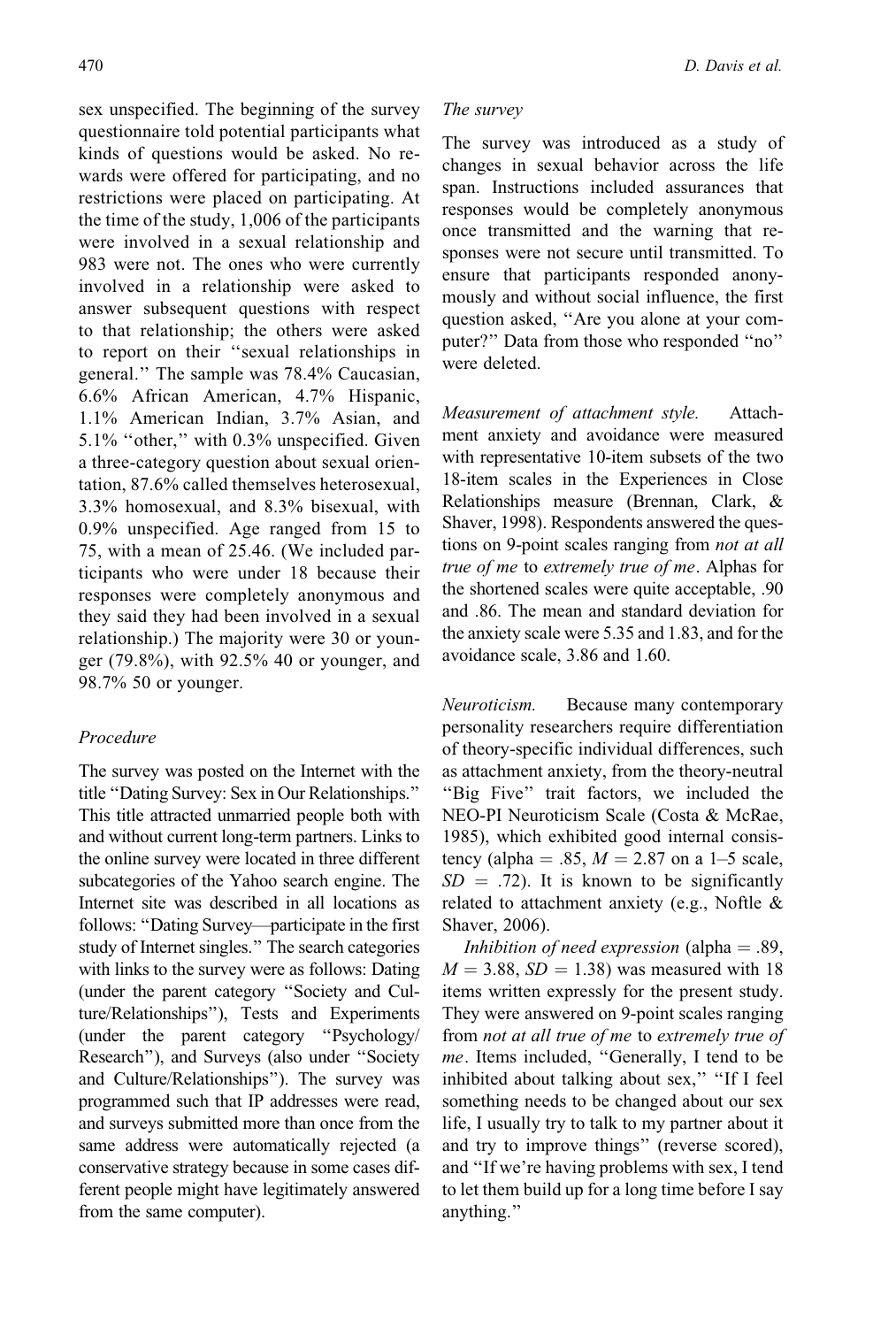Other proposed mediators were also assessed with items written for this study, answered on the same 9-point scale. Deference to partner was measured with 10 items  $\text{(alpha} = .78, M = 5.03, SD = 1.49).$  Sample items include, ''Generally, I feel that my partner's satisfaction with our sex life is more important than my own," "I tend to give in to my partner's sexual desires and preferences,'' and ''I feel perfectly comfortable with refusing to have sex if I'm not in the mood'' (reverse scored). Sex as a barometer of relationship status was measured with seven items (alpha  $= .84, M = 3.87, SD = 1.83$ , including ''When my partner doesn't want to have sex, it makes me worry about whether (s)he still loves me'' and ''It hurts my feelings if my partner doesn't want to have sex when I ask him/her to." Sexual anxiety was measured with five items (alpha = .81,  $M = 5.47$ ,  $SD = 2.18$ : "I would like to have less anxiety about sex'' and ''I always worry about how I'm performing when I have sex.''

Relationship satisfaction. Participants in a current sexual relationship (44% of the sample) rated overall satisfaction with their relationships ( $M = 6.38$ ,  $SD = 2.24$ ), and how much they were "in love" with their partners (love for partner) ( $M = 6.48$ ,  $SD = 2.61$ ). (The two variables correlated  $r = .60$ .)

Sexual satisfaction. Sexual satisfaction was assessed in terms of three separate constructs: physical satisfaction and emotional satisfaction (which have been assessed in many previous studies of sexuality; e.g., Laumann, Gagnon, Michael, & Michaels, 2000), and satisfaction with control of sexual aspects of the relationship (which might be affected by inhibited sexual communication). These seemed likely to be important but somewhat distinct aspects or components of overall sexual satisfaction, each of which might be affected by attachment insecurities. Physical satisfaction was assessed with 10 items (alpha = .85,  $M = 6.02$ ,  $SD =$ 1.55), including ratings of how satisfied participants were with such things as ''the quality of sex in your relationship'' and ''the sexual skills of your partner,'' and ratings of the extent to which each of six statements was true of them,

including ''I am usually able to satisfy my sexual needs in my relationship'' and ''I would like to be able to get more physical satisfaction out of sex'' (reverse scored). Emotional satisfaction was assessed with four items (alpha  $= .84, M =$ 3.77,  $SD = 2.15$ ), including "I would like to be able to get more emotional satisfaction out of sex'' and ''I would like my partners to be more affectionate.'' Satisfaction with control of one's sex life was assessed with six items (alpha  $=$  $.75, M = 5.45, SD = 1.52$ , including "satisfied with the amount of control I have over when and how we have sex'' and ''I would like to have more choice about when and how to have sex'' (reverse scored).

## **Results**

Table 1 reports the zero-order correlations for the two main subsets of the sample, those currently involved in a relationship and those who were not (but who had prior experience in sexual relationships). We included both groups because it was unclear at the outset whether to expect consistent results between current relationships and memories of past relationships (many of which presumably failed) or to expect different results. Since our main concern is the relations between fairly stable attachment insecurities and recurring issues in sexual relationships, it is worthwhile to consider both groups. Results for participants not involved in a relationship (who were referring to their relationship experiences in general) are shown above the diagonal, and those for respondents reporting on a current sexual relationship are shown below the diagonal. As expected, the two attachment insecurity dimensions were only minimally related ( $r = .09$ ) and .03 for both groups). Neuroticism was strongly correlated with attachment anxiety  $(r = .57$  and .56) and significantly but less strongly correlated with avoidance  $(r = .17)$ and .19).

The zero-order correlations were consistent with all correlational statements in the nine hypotheses formulated (and numbered) in the introduction and with the preconditions (Baron & Kenny, 1986) for the mediational parts of those hypotheses. First, inhibited communication was associated with all three forms of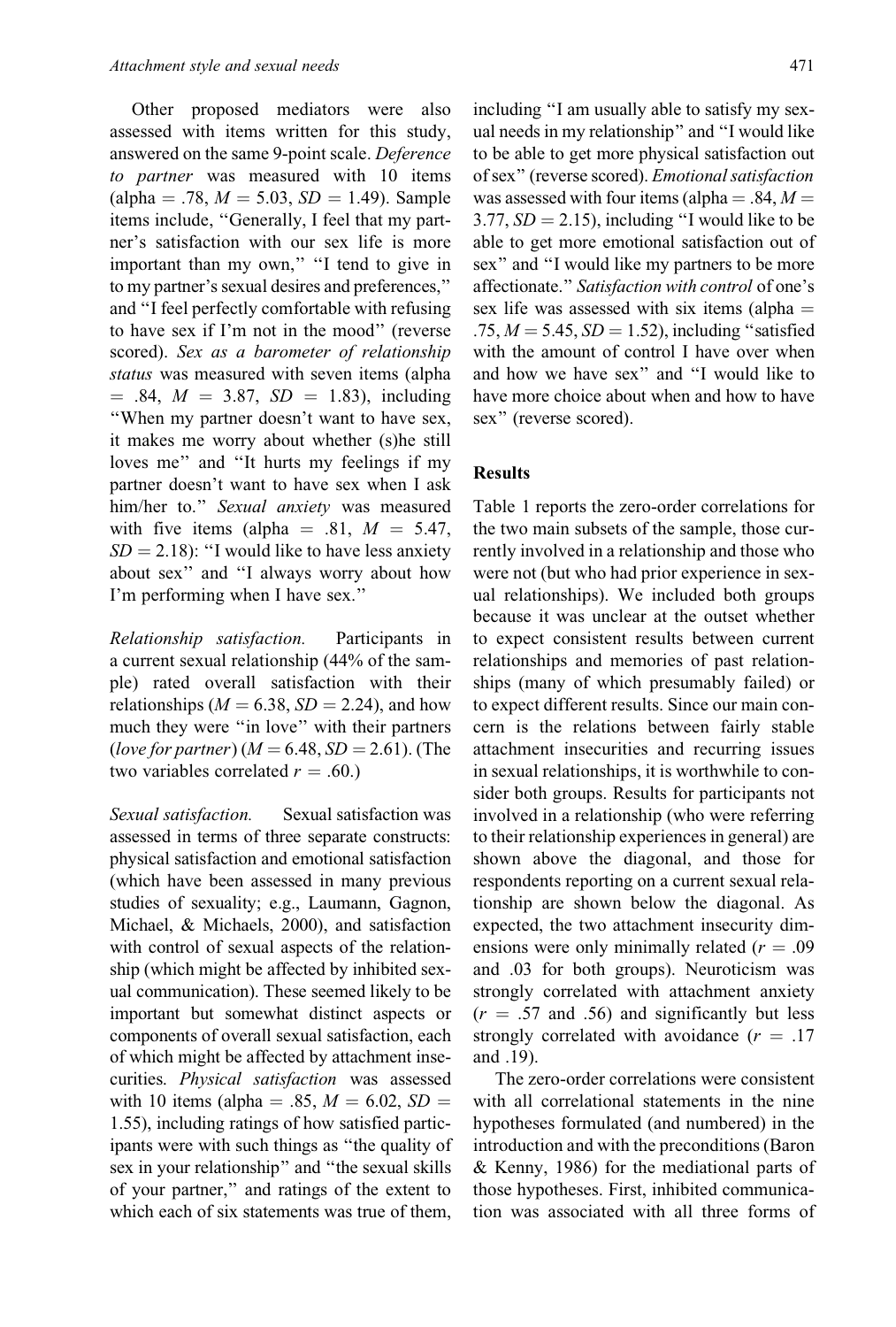|                  |               | $\mathrel{\sim}$ | ξ                   | 4                   | 5                    | $\circ$       | 冖               | $^{\circ}$          | ٥                | $\supseteq$               |                       | $\overline{2}$                         | $\overline{3}$                |
|------------------|---------------|------------------|---------------------|---------------------|----------------------|---------------|-----------------|---------------------|------------------|---------------------------|-----------------------|----------------------------------------|-------------------------------|
| . Anxiety        |               |                  | .56                 |                     | 35                   | $\frac{1}{4}$ | 45              |                     |                  | $.06^{a}$                 | $\dot{a}$             | $\ddot{c}$<br>T                        |                               |
| 2. Avoidance     | $9^a$         |                  |                     | 36                  | $-0.5$               | 60            | $\overline{15}$ |                     |                  | 29<br>Ï                   | $\overline{\omega}$ . | Ť                                      |                               |
| 3. Neuroticism   | 57            |                  | S                   | $\overline{\Omega}$ | $\overline{C}$       | $\ddot{.}$    | $\ddot{34}$     |                     |                  | $-18$                     | <u>ات</u>             | $\ddot{5}$                             | $5 - 9 - 2$                   |
| 4. Inhibition    |               | ਰ੍               | $\tilde{\bm{c}}$    | S                   | $\ddot{\mathcal{E}}$ | 38            | $\ddot{4}$      |                     |                  | 43<br>$\overline{1}$      | .26<br>$\overline{1}$ | $\ddot{=}$<br>$\overline{\phantom{a}}$ |                               |
| 5. Deference     |               | $\ddot{o}$       | 18                  | $\overline{c}$      | $\sim$               | $\ddot{50}$   | 34              |                     |                  | $\ddot{\mathrm{e}}$       | $-25$                 | .24<br>$\overline{1}$                  |                               |
| 6. Barometer     |               |                  | 33                  | $\ddot{34}$         | र्च                  | S.            | 43              |                     |                  | $-0.07$<br>$\overline{1}$ | $-35$                 | $-36$                                  | $-0$ <sup>7<sup>a</sup></sup> |
| 7. Sex anxiety   |               |                  | $\dot{a}$           | $\ddot{c}$          | $\ddot{3}$           | र्च           | $\frac{8}{1}$   |                     |                  | $-20$                     | $-55$                 | $-36$                                  | $5^{\circ}$                   |
| 8. Relationship  |               |                  | $\overline{1}$      | 25                  | $-.03$               | 52            | $-13$           | 00.1                |                  |                           |                       |                                        |                               |
| satisfaction     |               |                  |                     |                     |                      |               |                 |                     |                  |                           |                       |                                        |                               |
| 9. Love          | $\tilde{C}^a$ | $-39$            | $\overline{\omega}$ | $-21$               | $\dot{\mathcal{C}}$  | $-0.8$        | $-.07^{\rm a}$  | $\ddot{\mathrm{6}}$ | 00.1             |                           |                       |                                        |                               |
| for partner      |               |                  |                     |                     |                      |               |                 |                     |                  |                           |                       |                                        |                               |
| 10. Physical     | $90 -$        | $-30$            | $-18$               | $-.53$              | $\overline{0}$ .     | $-14$         | $-32$           | $\ddot{37}$         | 36               | 00.1                      | .28                   | 43                                     | $-0.22$                       |
| satisfaction     |               |                  |                     |                     |                      |               |                 |                     |                  |                           |                       |                                        |                               |
| 1. Emotional     | $-42$         | - 22             | 27                  | $-.38$              | $-19$                | $-43$         | $-53$           | 34                  | $\overline{.18}$ | 37                        | $\frac{8}{1}$         | <u>ی</u>                               | $-09^{\rm a}$                 |
| satisfaction     |               |                  |                     |                     |                      |               |                 |                     |                  |                           |                       |                                        |                               |
| 12. Satisfaction | $-21$         | $-18$            | $-17$               | $-40$               | $-0.26$              | $-42$         | $-28$           | 36                  | $\overline{c}$   | ਚ                         | $\ddot{38}$           | $\widetilde{\mathrm{S}}$               | .16                           |
| with control     |               |                  |                     |                     |                      |               |                 |                     |                  |                           |                       |                                        |                               |
| 13. Sex          | S.            |                  | $\overline{17}$     | $.06^{a}$           | <u>ان</u><br>ا       | $-.02$        | Ö.              | $\omega$ .          | $-0.4$           | $-17$                     | $-.06^{\mathrm{a}}$   | $\frac{15}{1}$                         | $\frac{8}{1}$                 |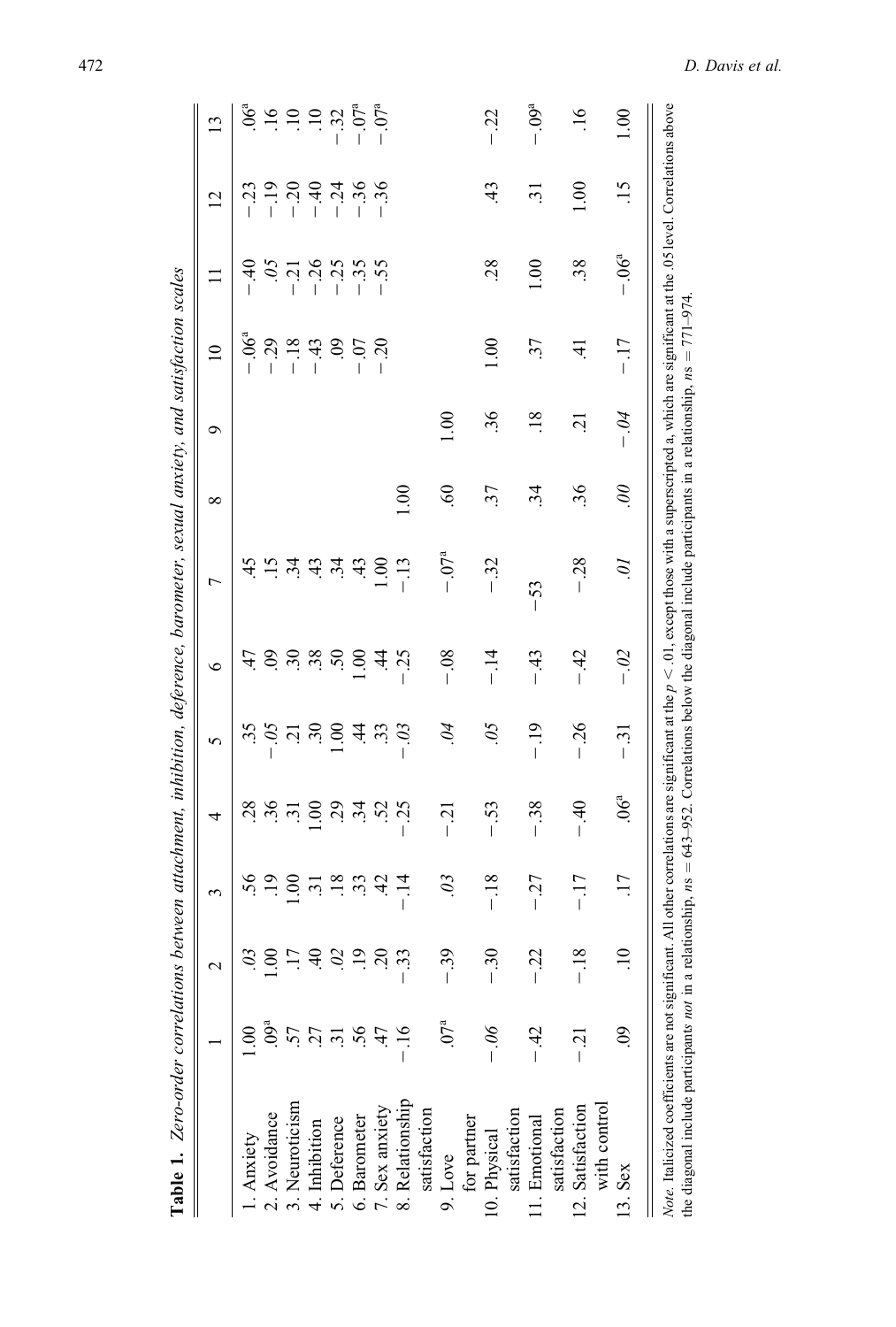sexual satisfaction for both groups (rs ranged from  $-.53$  to  $-.26$ ). The attachment insecurity measures were related to the ultimate outcome, sexual satisfaction, with two exceptions. Attachment anxiety was not significantly related to physical satisfaction for those in relationships, and avoidance was not related to emotional satisfaction for those not in relationships. Attachment anxiety was most strongly related to emotional satisfaction ( $rs =$  $-.42$  and  $-.40$ ), less so to satisfaction with control ( $rs = -.21$  and  $-.23$ ), and much less so to physical satisfaction ( $rs = -.06$  for both groups). Avoidance was most strongly related to physical satisfaction ( $rs = -.30$  and  $-.29$ ), and somewhat less to emotional satisfaction  $(rs = -.22$  and 0.05, for those in relationships vs. those not in relationships) and satisfaction with control ( $rs = -.18$  and  $-.19$ ). Finally, neuroticism (a potential confound) was moderately related to all three ( $rs = -.19$  to  $-.27$ ) but, as expected, although the correlations between neuroticism and the other variables were similar in direction to the correlations with one or both attachment variables, regression analyses (available from the first author) indicated, as in previous studies (summarized by Noftle & Shaver, 2006), that neuroticism did not account for the associations between attachment and other variables.

Attachment anxiety and avoidance were also related to inhibited communication and its proposed mediators. Attachment anxiety was significantly associated with inhibited communication and four of the five proposed mediators (all except love for partner) for both groups of respondents (those in and those not in a current relationship). Avoidance was significantly associated with inhibited communication and four of the proposed mediators in both groups (all except deference to partner, which was not expected to be related to avoidance). In turn, with the exception of the association between deference and physical satisfaction, the remaining proposed mediators were significantly related to inhibited communication and to all three forms of sexual satisfaction in both groups of respondents.

Biological sex (male, female) was significantly associated with several variables. In general, women were higher on neuroticism

and avoidance than men, lower in deference to partner than men, and less physically satisfied with sex than men but more satisfied with control.

Overall, the zero-order correlations were compatible with the model in Figure 1 and quite similar for people in and not in a sexual relationship at the time of the study. To further test the overall model, we used structural equation modeling (SEM) for each of the major groups of participants, followed by Sobel tests of mediation for all paths supported by the SEM analyses.

#### Structural equation models

Summed parcels of items were formed for the nine latent variables that had multiple items (see Kishton & Widaman, 1994, and Little, Cunningham, Shahar, & Widaman, 2002, for discussions of the parceling procedure). Items within a scale were randomly assigned to parcels so that all were assigned to one or another of the parcels. In two cases, love for partner and relationship satisfaction, there were only single indicators of a construct. There were three parcels each for attachment avoidance, attachment anxiety, deference to partner, sex as a barometer, sexual anxiety, physical satisfaction, and inhibited sexual communication; there were two each for emotional satisfaction and satisfaction with control. SEM to test the a priori model in Figure 1 was performed with the Mplus program (Muthén & Muthén, 2003), and models were fit to covariances among manifest variables.

Because two of the proposed mediators, love for partner and relationship satisfaction, made sense only for people currently involved in a relationship, the SEM analyses were conducted separately for people currently involved ( $n = 993$ ; see Figure 2) and those not currently involved in a relationship  $(n =$ 952; see Figure 3). (The  $n$ 's are slightly different from the ones provided in the Method section because of missing data on some variables.) SEM analyses were supplemented with mediational analyses and explorations of sex differences. The two models shown in Figures 2 and 3 were not compared statistically because they contained somewhat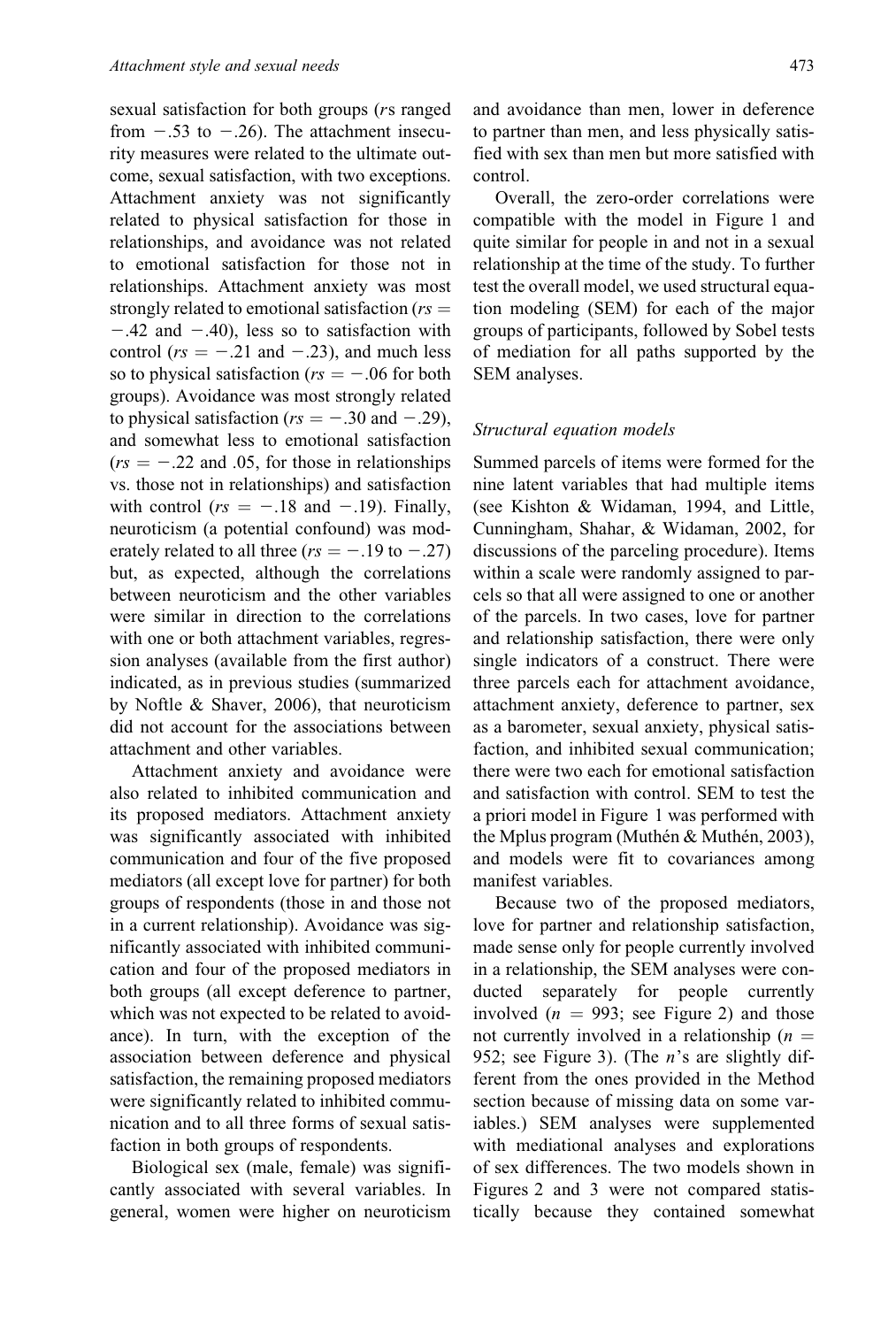

Figure 2. Standardized path coefficients between latent variables for the best fitting model based on data for respondents who were involved in a relationship ( $n = 993$ ). (Note: All path coefficients were statistically significant,  $p < .01$ .)

different variables, but as shown in the figures and discussed in the text, the two subsamples produced similar results for the variables included in both models.

Initial SEM analyses. We first fit a model containing only the paths shown in Figure 1. This model was then compared with a modified model to see which best fit the covariance structure of the data as indicated by the standard  $\chi^2$  index of fit, the comparative fit index (CFI; Bentler, 1990), the Tucker-Lewis index (TLI; Tucker & Lewis, 1973), and the root mean square error of approximation (RMSEA; Browne & Cudeck, 1993).

In SEM, a significant  $\chi^2$  indicates misfit of the model to the data, but when sample size is large (as in the present case), the  $\chi^2$  index can be too restrictive. For both the CFI and TLI, fit index values above .90 indicate adequate fit

of a model to data, although values above .93 are desirable. For the RMSEA, lower values indicate better fit; values of .05 or lower indicate close fit of a model to data, and the confidence interval (CI) for the RMSEA should either fall below .05 or include .05 to indicate a good fit.

The first model, containing only predicted paths, yielded a significant  $\chi^2$  value ( $\chi^2$  = 1494.33,  $df = 265$ ,  $p < .001$ ), a CFI of .90, a TLI of .88, and an RMSEA of .068, with a CI of .065–.072, which did not include .05. These indicators implied that the model should be adjusted. Guided by modification indexes, we created the model shown in Figure 2, which still yielded a significant  $\chi^2$  $(\chi^2 = 983.33, df = 256, p < .001)$  but had a CFI of .94, a TLI of .92, and an RMSEA of .053 and associated CI of .050–.057, indicating an adequate fit to the data. Similar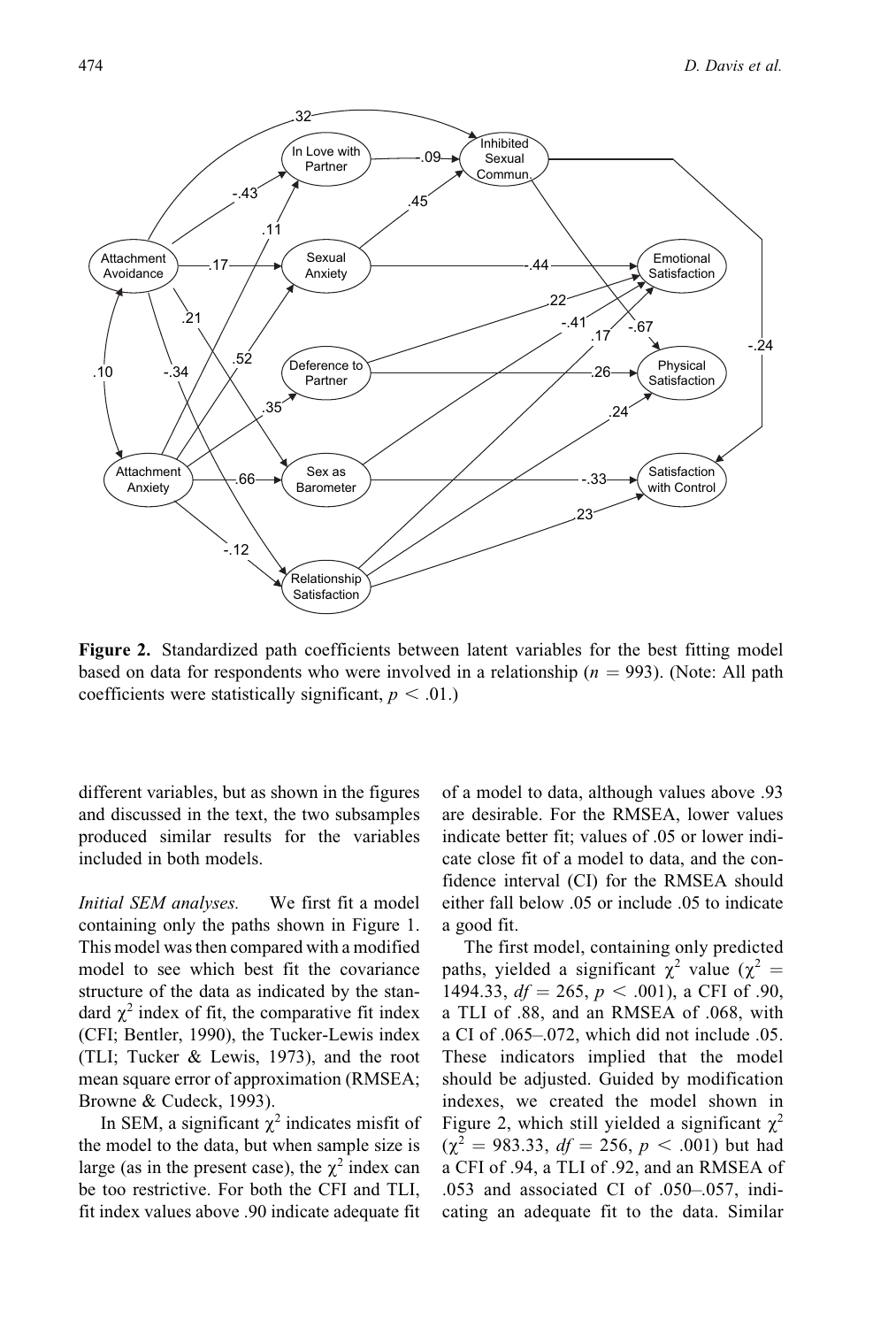

Figure 3. Standardized path coefficients between latent variables for the best fitting model based on data for respondents who were not involved in a relationship ( $n = 955$ ). (Note: All path coefficients were statistically significant,  $p < .01$ .)

analyses were conducted for those not in a relationship. $<sup>1</sup>$ </sup>

Figures 2 and 3 show the significant path coefficients for the final models for those in and those not in a relationship. The significant path coefficients differed from zero at  $p < .01$ .

#### Analyses of direct effects

Direct predictors of sexual satisfaction. We had hypothesized that two sexual outcome variables—physical and control satisfaction would be affected by a single latent variable, inhibited sexual communication, but that emotional satisfaction would be influenced by several variables, including attachment anxiety, sexual anxiety, sex as a barometer, and attitudes toward one's partner. Indeed, inhibited sexual communication was significantly associated with physical satisfaction ( $\beta$ s = .67 and .59) and satisfaction with control ( $\beta$ s = -.24 and  $-0.23$ ) for those in and not in a relationship, respectively. Unexpectedly, physical satisfaction was also directly influenced by deference to partner ( $\beta$ s = .26 and .36), sexual anxiety (for those not in a relationship;  $\beta = -.18$ ), and relationship satisfaction (for those in a relationship;  $\beta = .24$ ), and satisfaction with control was influenced by relationship satisfaction ( $\beta = .23$ ) for those in a relationship and by sex as a barometer for both groups ( $\beta$ s = -.33 and -.43).

Also as predicted, emotional satisfaction was influenced by sexual anxiety ( $\beta$ s = -.44 and  $-0.71$ ) and by attachment anxiety through sexual anxiety (see Mediational analyses) for both samples, and by sex as a barometer ( $\beta =$  $-0.41$ ) and relationship satisfaction ( $\beta = 0.17$ ) for those in a relationship. Unexpectedly, emotional satisfaction was not influenced by love for partner but was influenced by deference to partner ( $\beta$  = .22) for those in a relationship. Despite a significant zero-order relationship,

<sup>1.</sup> The details of the analyses for those not in a relationship were as follows. The first model, the one containing all initially predicted paths among the latent variables for this subsample, yielded a significant  $\chi^2$  value ( $\chi^2$  = 1229.06,  $df = 229$ ,  $p < .001$ ), a CFI of .90, a TLI of .88, and an RMSEA of .068 (CI: .064–.071), which did not include .05. Guided by modification indexes, we created the model shown in Figure 3, which still yielded a significant  $\chi^2$  ( $\chi^2$  = 768.05,  $df$  = 224, p < .001) but had a CFI of .95, a TLI of .93, and an RMSEA of .050 and a CI of .047–.057, indicating an adequate fit.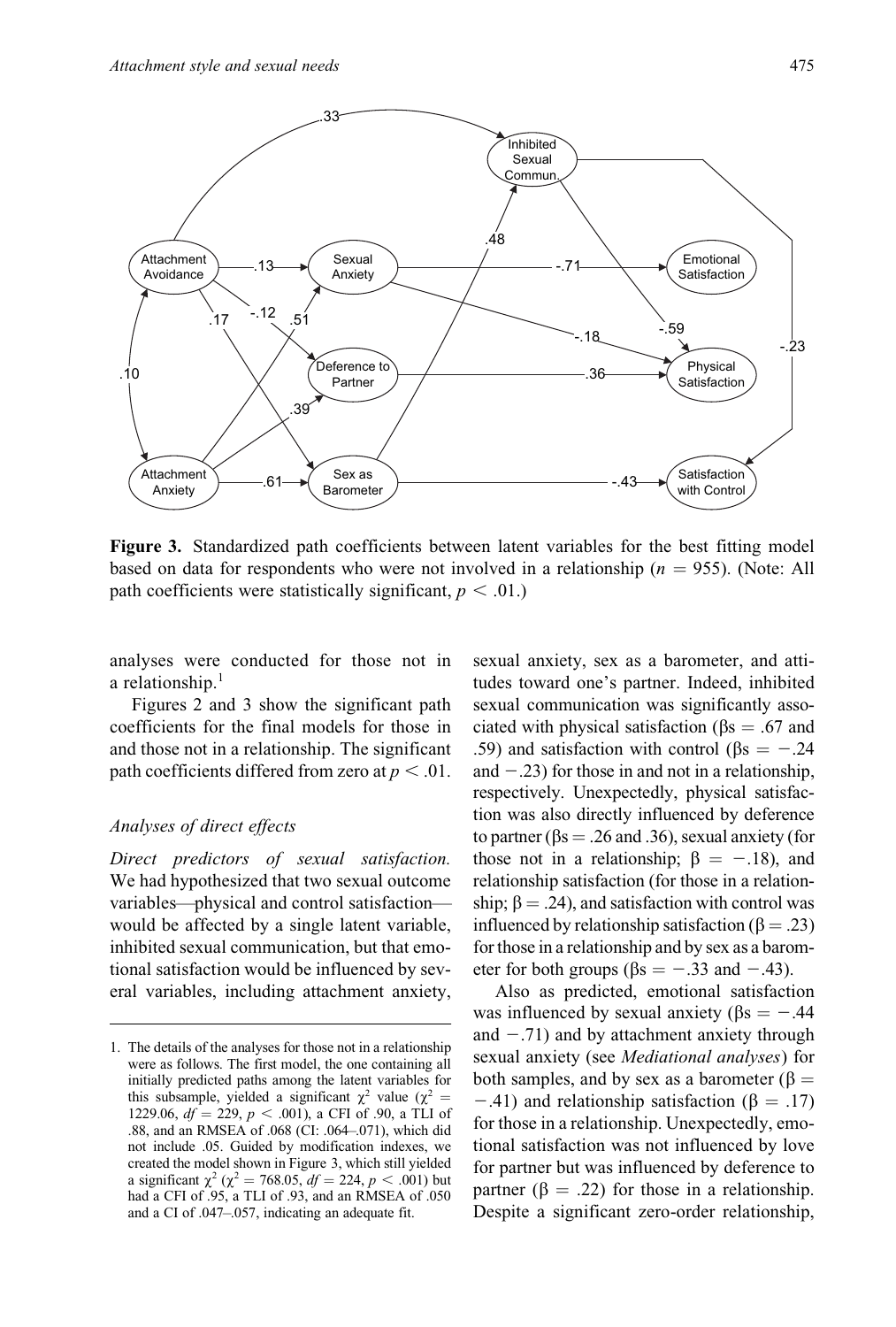the influence of inhibited sexual communication on emotional satisfaction was not significant for either sample once the effects of preceding variables in the model were estimated.

Inhibited sexual communication. Our second set of hypotheses concerned the five proposed direct predictors of inhibited sexual communication: deference to partner, sex as a barometer, sexual anxiety, love for partner, and relationship satisfaction. Of these five latent variables, only two proved to be significantly associated with inhibition for those in a relationship: love for partner ( $\beta = -.09$ ) and sexual anxiety ( $\beta =$ .45). In contrast, for those not currently in a relationship, only sex as a barometer was significant ( $\beta = .48$ ). Also, although we expected the effects of attachment to be mediated through the above five variables, attachment avoidance was directly related to inhibition for both samples ( $\beta$ s = -.32 and -.33).<sup>2</sup>

Effects of attachment insecurities on proposed mediators of inhibition. Our third set of hypotheses concerned the associations between attachment insecurities and deference, sex as a barometer, sexual anxiety, love for partner, and relationship satisfaction. First, we expected attachment anxiety to be negatively associated with relationship satisfaction and positively associated with all other variables, and indeed, it had small but significant links with love for partner ( $\beta = .11$ ) and relationship satisfaction  $(\beta = -.12)$  for participants who were in a relationship and moderate to large effects on the remaining three latent variables: sexual anxiety  $(\beta s = .52 \text{ and } .51)$ , deference to partner ( $\beta s =$ .35 and .39), and sex as a barometer ( $\beta$ s = .66 and .61).

We expected that avoidance would be negatively associated with love for partner and relationship satisfaction, positively related to sexual anxiety, and unrelated to sex as a barometer and deference to partner. As expected, there were moderate to large influences on love for partner ( $\beta = -.43$ ) and relationship satisfaction ( $\beta = -.34$ ) for those in a relationship, as well as a small effect on sexual anxiety  $(\beta s = .17$  and .13) for both samples. Unexpectedly, for both samples, there was a moderate association with sex as a barometer ( $\beta = .21$ ) and .17) and the previously noted but unexpected direct and moderate-sized path to inhibited sexual communication ( $\beta$ s = .32 and .33). Finally, for those not in a relationship, there was an unexpected negative link between avoidance and deference to partner ( $\beta = -.12$ ).

## Mediational analyses

All associations shown in Figures 2 and 3 that appear to involve mediation, according to the definition proposed by Baron and Kenny (1986), were subjected to Sobel (1982) mediation tests, and all were significant. (The details are available from the first author.)

Sex differences. For respondents currently involved in a relationship, we performed twogroup SEMs, with the two groups consisting of men ( $n = 302$ ) and women ( $n = 691$ ). The details of these analyses are provided in a footnote.<sup>3</sup> The only sex differences occurred with respect to influences on inhibited sexual

<sup>2.</sup> Attachment anxiety was not significantly related to physical satisfaction at the zero-order level, but nevertheless there were significant mediated relationships between anxiety and physical satisfaction. This may occur under conditions where anxiety is related in opposite directions to variables directly related to the mediated outcome (e.g., MacKinnon, Krull, & Lockwood, 2000). For example, anxiety is positively related to deference to partner but negatively related to relationship satisfaction—both of which are positively related to physical satisfaction.

<sup>3.</sup> We fit the model shown in Figure 2 separately to the men's and women's data but constrained factor loadings to be invariant across groups so that path coefficients could be compared. Although the  $\chi^2$  index of fit was significant,  $\chi^2(549) = 1418.62, p < .001$ , the initial model fit the data fairly well, with CFI and TLI of .93 and .92, respectively, and RMSEA of .056 (CI: .053– .060). We then imposed invariance constraints across the two samples for the regression weights among latent variables, and the resulting ''constrained regression weight'' model had very similar levels of fit, with  $\chi^2$ (574) = 1486.19, p < .001, and virtually unchanged indexes of practical fit, CFI and TLI of .93 and .92, respectively, and RMSEA of .057 (CI: .053–.060). Given the greater parsimony of the latter model, it was deemed the more acceptable. In the initial model that had separate regression weight estimates for men and women, the regression weights for virtually all paths were similar across groups, hence the lack of notable change in fit when invariance constraints across groups on regression weights were imposed.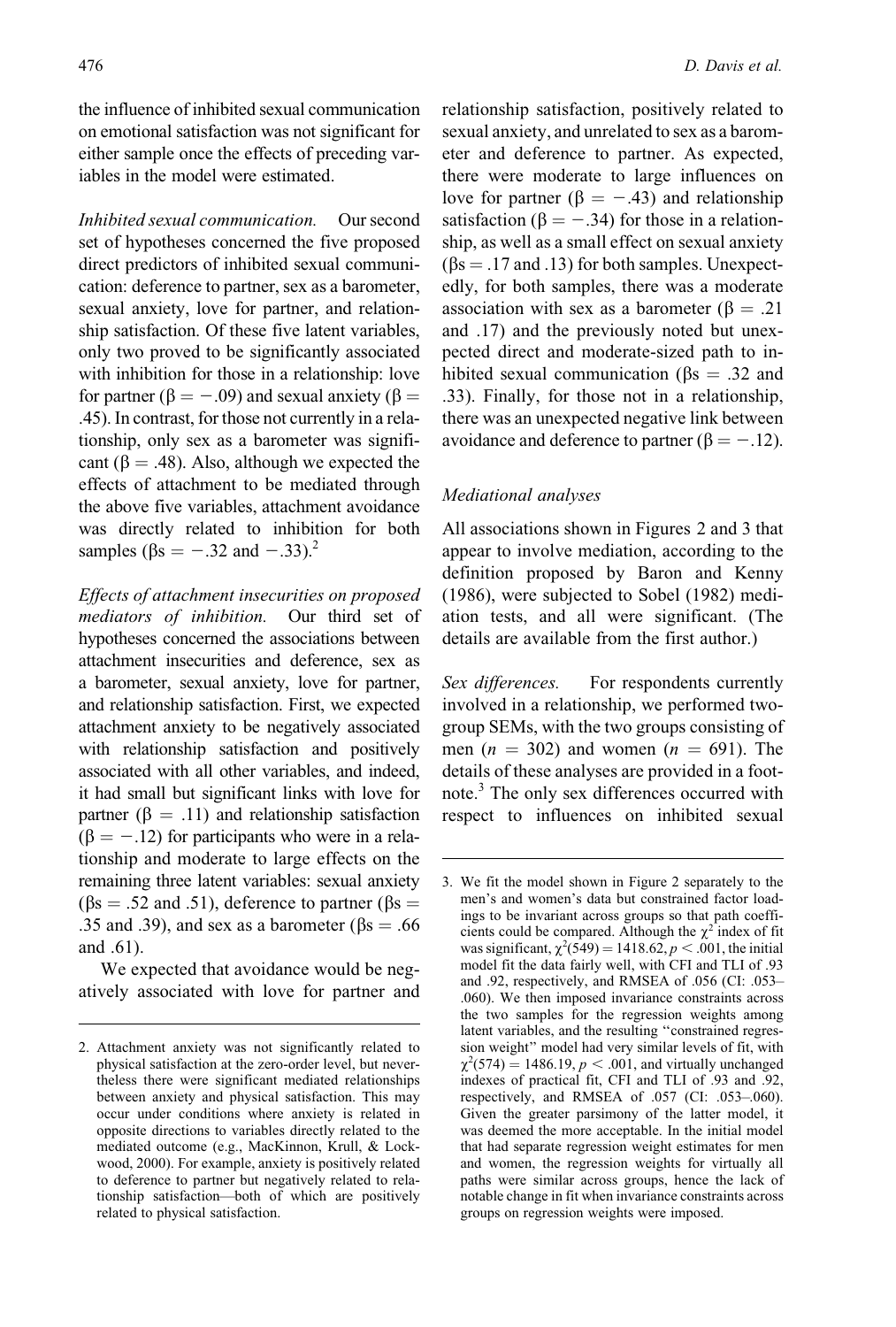communication, where influences for men were consistently weaker than those for women. We found the following effects on inhibited sexual communication: (a) sexual anxiety  $(\beta = .33$  for men,  $\beta = .60$  for women), (b) deference to partner ( $\beta = -.01$  for men,  $\beta =$ .46 for women), and (c) sex as a barometer  $(\beta = .16$  for men,  $\beta = -.44$  for women). Although the overall test of sex differences in regression weights indicated that differences between men and women were not large, we mention these few potential sex differences as a starting point for future studies.

For participants who were *not* currently involved in a sexual relationship, we conducted the same kind of two-group modeling described above. The details are described in a footnote.<sup>4</sup> The only sex differences again occurred for influences on inhibited sexual communication. We found the following different effects on inhibited sexual communication: (a) sexual anxiety ( $\beta = -.08$  for men,  $\beta = .28$  for women), (b) deference to partner ( $\beta = -.28$  for men,  $\beta = .26$ ) for women), and (c) sex as a barometer ( $\beta = .72$ for men,  $\beta = .10$ , for women), although the overall regression weights for sex were not large for these variables.

#### Discussion

This study adds to the growing body of evidence relating attachment style to sexual motives, feelings, and behaviors. In particular, the results indicate that strategies of affect regulation and need satisfaction associated with attachment style are also manifested in efforts to negotiate and satisfy sexual needs. Further, the results indicate that insecure individuals' sexual strategies, motives, and feelings are associated with dissatisfying sexual outcomes, just as they have been shown in previous studies to contribute to other dissatisfying relationship outcomes. Here, we have provided evidence concerning the particular attachment-related strategies, motives, and feelings that contribute to sexual dissatisfaction.

Our primary hypothesis was that both attachment anxiety and avoidance would be associated with one or more of five variables (sexual anxiety, perception of sex as a barometer of relationship status, deference to partner's needs, love for partner, and relationship satisfaction), which in turn would be associated with inhibited sexual communication, which in turn would be associated with two forms of sexual satisfaction (physical satisfaction and satisfaction with control). Emotional satisfaction was expected to be more directly influenced by sexual anxiety, sex as a barometer, and feelings for one's partner. Indeed, at the zero-order level, all correlations between variables were significant for people currently in and those not currently in a relationship. As expected, avoidance was not related to deference to a partner's needs. Only the failure to find an association between attachment anxiety and physical dissatisfaction was unexpected. This is understandable, however, in light of the links between attachment anxiety and more direct predictors of satisfaction (see below). In other words, attachment style was related to all the hypothesized strategies, feelings, and motives expected to affect satisfaction, and to aspects of sexual satisfaction itself. But the details of the mediated relationships were not as simple as expected.

#### Predictors of sexual satisfaction

At the zero-order level, avoidance was most strongly (negatively) associated with the physical aspect of sexual satisfaction and was

<sup>4.</sup> There were 422 men and 530 women. We fit the model shown in Figure 3 separately to the men's and women's data but constrained factor loadings to be invariant across groups so that comparisons of path coefficients could be made. Although the  $\chi^2$  index of fit was significant,  $\chi^2(483) = 1263.14, p < .001$ , the initial model fit the data fairly well, with CFI and TLI of .92 and .91, respectively, and RMSEA of .058 (CI: .054–.062). We imposed invariance constraints across the two samples for the regression weights among latent variables, and the resulting constrained regression weight model had very similar levels of fit, with  $\chi^2(499) = 1303.56, p <$ .001, and virtually unchanged indexes of practical fit, CFI and TLI of .92 and .91, respectively, and RMSEA of .058 (CI: .054–.062). Given the greater parsimony of the latter model, it was deemed more acceptable. The initial model allowed separate regression weight estimates for men and women, and the regression weights for virtually all paths were similar across groups, resulting in a lack of notable change in fit when invariance constraints across groups on regression weights were imposed. The only notable sex differences are discussed briefly in the text.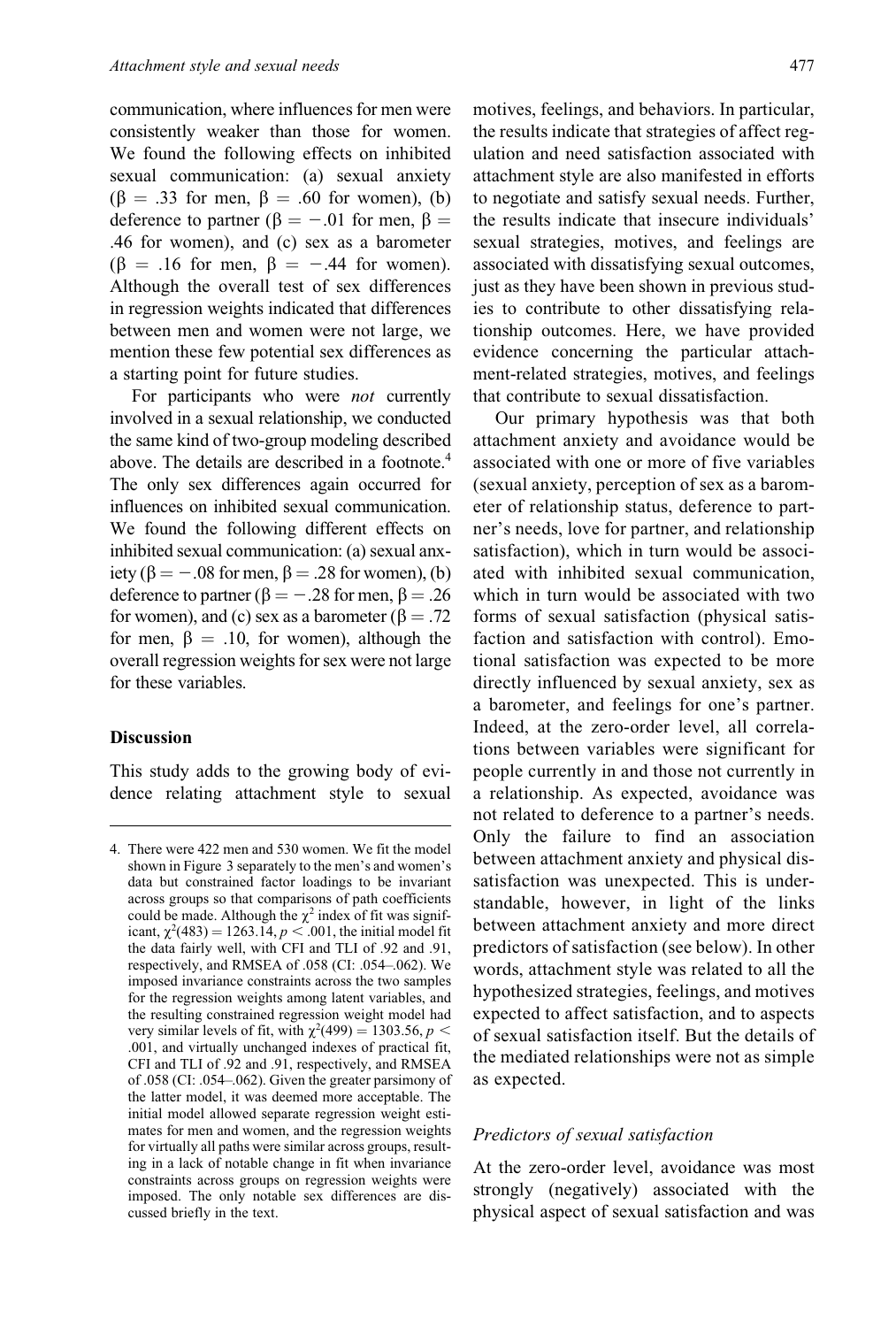moderately related with emotional satisfaction (for those in a relationship) and satisfaction with control. In contrast, attachment anxiety had its strongest negative association with emotional aspects of sexual satisfaction, a moderate association with satisfaction with control, and only an insignificant association with physical satisfaction. Although our hypotheses primarily addressed the mediating role of inhibited sexual communication in influencing physical satisfaction and satisfaction with control, the results indicated that a more complex model was required.

When subjected to SEM modeling, inhibited communication strongly predicted dissatisfaction with the physical aspect of sex and was moderately associated with satisfaction with control but unrelated to emotional satisfaction. All three forms of satisfaction were also directly predicted by other variables. For those in a relationship, most prominent was relationship satisfaction, for which there were moderate direct paths to all three forms of sexual satisfaction. In addition, both attachment anxiety and avoidance had indirect links to all three aspects of sexual satisfaction, through their effects on relationship satisfaction. Hence, consistent with the literature (e.g., Bradbury & Karney, 1993; Sprecher & Cate, 2004), relationship satisfaction is an important contributor to sexual satisfaction. In addition, each form of satisfaction was both directly and indirectly predicted by one or more other variables.

Physical satisfaction. The strongest direct predictor of dissatisfaction with the physical aspect of sex was inhibited communication, followed by deference to partner, relationship satisfaction (for those in a relationship), and sexual anxiety (for those not in a relationship). Avoidance affected physical satisfaction indirectly, through inhibition and relationship satisfaction (for those in a relationship), and through inhibition, deference to partner, and sexual anxiety (for those not in a relationship). In contrast, anxiety exerted indirect effects only through relationship satisfaction (for those in a relationship) and deference to partner. At the zero-order level, attachment anxiety had only very small associations with physical satisfaction  $(-.06$  for both samples). The small negative association of anxiety with physical satisfaction may be the result of two mediators (relationship satisfaction and deference) being related to physical satisfaction in opposite directions. For those not in a relationship, the association was mediated by deference and sexual anxiety, again mediators with opposite influences on physical satisfaction.

Satisfaction with control. As predicted, satisfaction with sexual control was directly predicted by inhibited communication. But it was also directly negatively related to sex as a barometer (the strongest negative predictor for both samples), and directly and positively linked with relationship satisfaction. The zero-order correlations between attachment dimensions and satisfaction with control were mediated through inhibited communication and sex as a barometer (for avoidance), and through relationship satisfaction and sex as a barometer but not inhibition (for anxiety). The fact that sex as a barometer was a direct predictor was unexpected, requiring further discussion (see below).

Emotional satisfaction. We hypothesized that attachment insecurities would be negatively associated with emotional satisfaction because attachment-anxious people are characteristically unable to achieve desired levels of emotional closeness and intimacy, and avoidant people characteristically prefer less intimate, less affectionate forms of relating. Further, both forms of attachment insecurity were expected to predict sexual anxiety, which in turn was expected to undermine emotional satisfaction. Indeed, there were negative zeroorder correlations between both forms of attachment insecurity and emotional satisfaction with sex. For anxiety, this appeared to be mediated through relationship satisfaction, deference to partner, and sex as a barometer (for those in a relationship) and sexual anxiety (for both groups), which provided the strongest direct negative path to emotional satisfaction with sex. Avoidance indirectly influenced emotional satisfaction through sex as a barometer (for those in a relationship) and sexual anxiety. In addition, emotional satisfaction was directly predicted by all first-level mediators except love for partner. Again, deference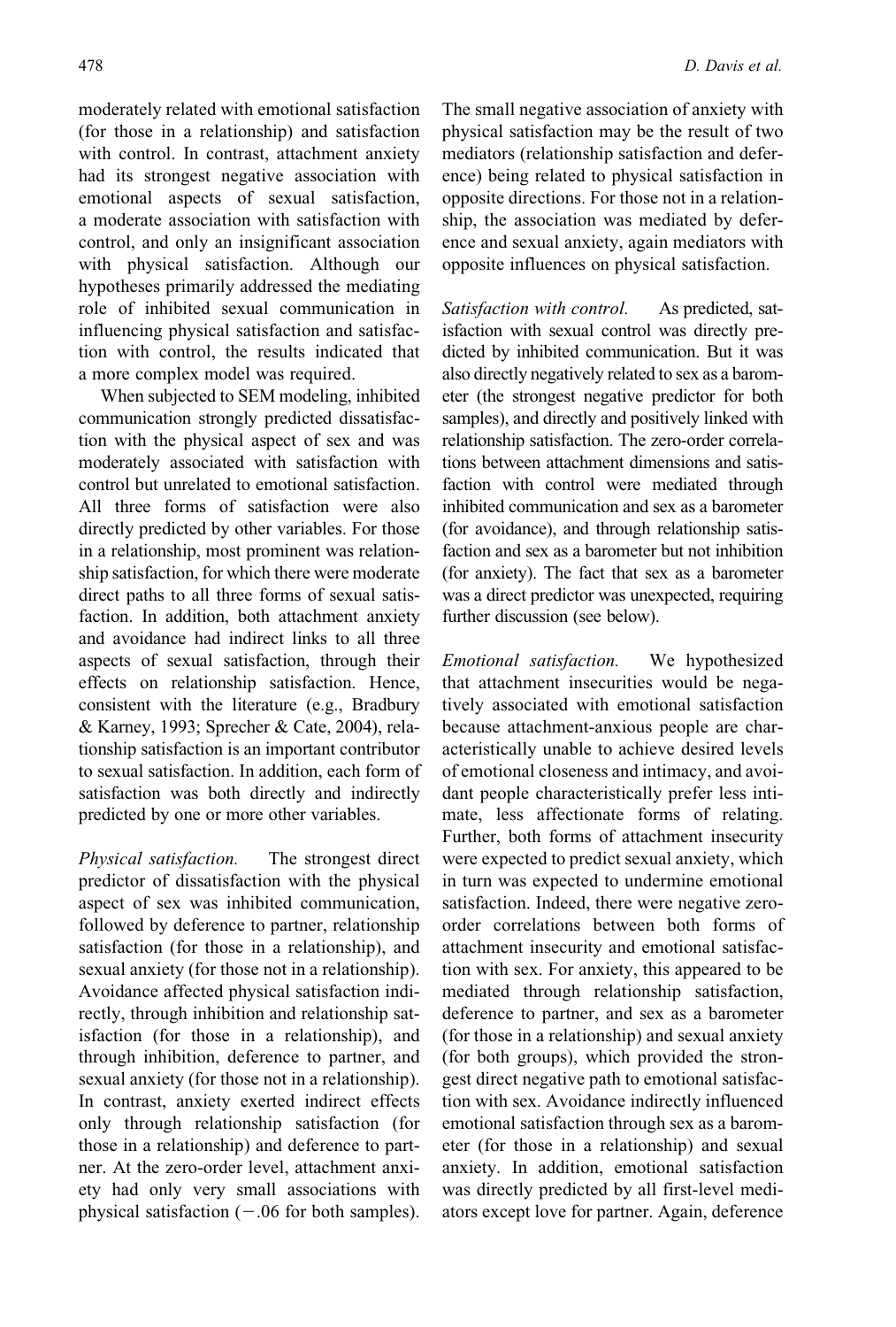to partner exerted a positive rather than the expected negative influence on the emotional aspect of sexual satisfaction.

## Predictors of inhibited sexual communication

All five of the proposed mediators of the association between attachment insecurities and inhibited communication were, in fact, significantly associated with both forms of attachment insecurity and with inhibited sexual communication (at the zero-order level). For those in a relationship, however, three of the mediators—relationship satisfaction, sex as a barometer, and deference to partner—fell to insignificance in the multivariate SEM analyses. For those not in a relationship, barometer alone remained significant. Sexual anxiety was more strongly predictive of inhibited need expression among people reporting on a current relationship, suggesting that it might become increasingly important in a long-term relationship. Love for partner was also negatively associated with inhibition for those in a relationship. Interestingly, there was not a significant path from barometer to inhibition for those in a relationship, but there was a strong positive path for those not in a relationship. The lack of significance for those in a relationship was unexpected, but it may indicate that people who interpret sex as an indicator of relationship quality make an effort to bolster the sexual aspect of their relationships, thereby overcoming tendencies toward inhibited communication.

# Anxiety-related pathways to inhibition. As predicted, attachment anxiety was related to inhibited communication (in zero-order correlations) and to all proposed paths to inhibition for both samples. Also as predicted, the link between anxiety and inhibition was fully mediated but only by a subset of the expected mediators. For those in a relationship, anxiety exerted indirect effects on inhibition through love for partner and sexual anxiety but not through sex as a barometer, relationship satisfaction, or deference to partner (none of which directly influenced inhibited communication). In contrast, for those not in a relationship, the

association was mediated entirely by sex as a barometer.

Avoidance-related pathways to inhibition. For those in a relationship, avoidant attachment was related to inhibited communication and all proposed mediators except for deference to partner. For those not in a relationship, there was also a small but significant negative association with deference. Unlike the effect of attachment anxiety, however, the association between avoidance and inhibited communication was not fully mediated: There was a direct path between avoidance and inhibition for both samples. For those in a relationship, this connection was partially mediated through love for partner and sexual anxiety only, and through barometer only for those not in a relationship. Positive feelings of love for partner and satisfaction with one's relationship are likely to encourage communication in all relationship domains, including the sexual domain. However, as has been found in previous studies (e.g., Davila et al., 1999; Davis & Follette, 2000b; Ridge & Feeney, 1998), avoidant attachment was strongly and negatively associated in the present study with both love for partner and relationship satisfaction, which in turn were related to inhibited communication. Overall, however, the primary pathway between avoidance and inhibition was direct rather than indirect. Future research is needed to identify additional mediators.

## The importance of perception of sex as a barometer of relationship status

One of the most novel contributions of the present study is operationalizing and demonstrating the importance of regarding sex as a barometer of relationship status. Attachment anxiety was more strongly related to barometer than to any other variable in all analyses. This indicates, once again, that attachment-anxious individuals monitor their partners and their interactions with partners for signs of deficient or declining physical and emotional availability, closeness, and support (Mikulincer & Shaver, 2003; Simpson, Campbell, & Weisberg, 2006). This anxious monitoring has negative effects on many relationship outcomes (see Simpson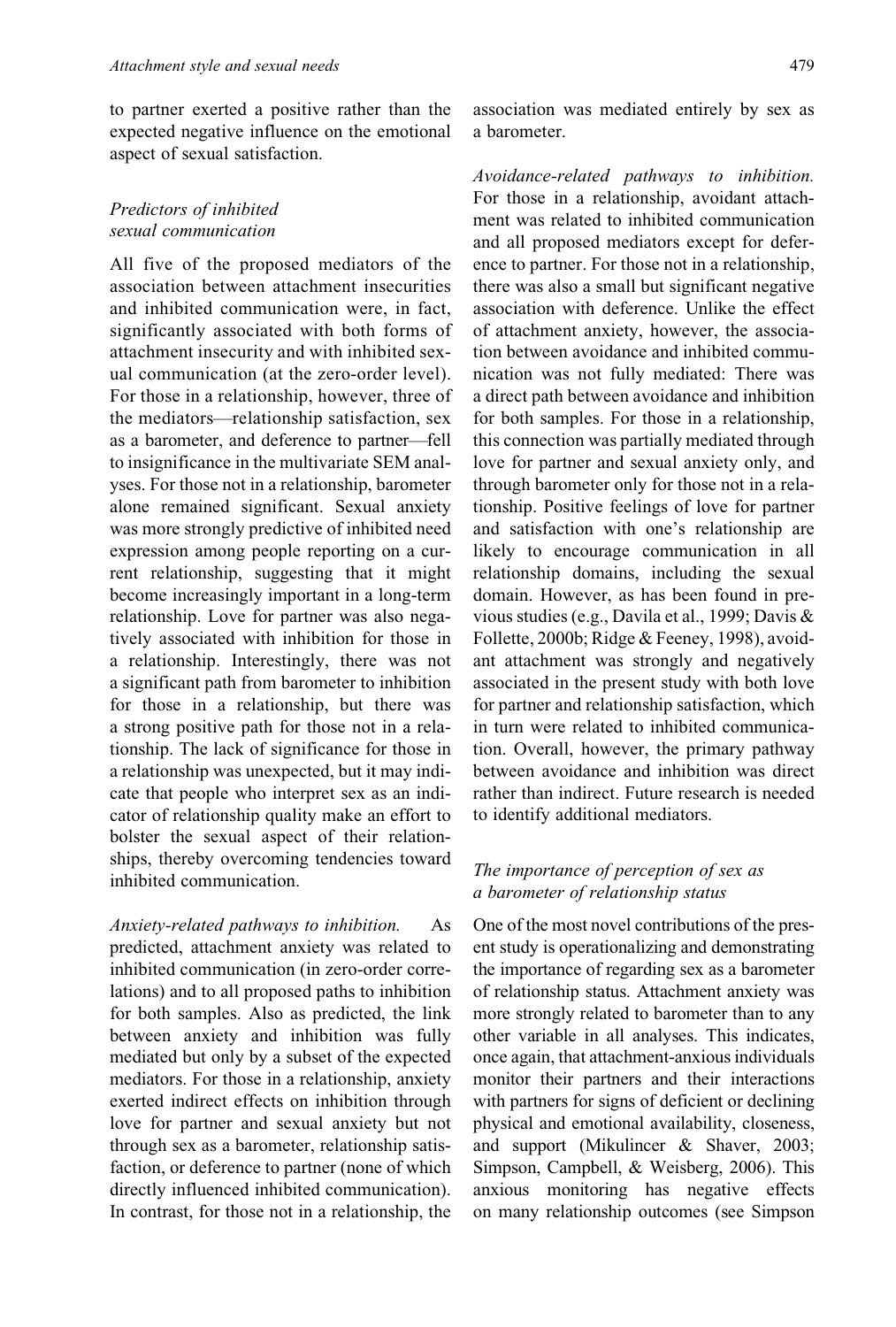et al., 2006, for a recent review), including satisfaction. In the present study, using sex as a barometer was the strongest mediator of the connections between attachment anxiety and two forms of sexual satisfaction: emotional satisfaction and satisfaction with control of sexual interactions. We had expected this pathway for emotional satisfaction since attachment anxiety is associated with so much concern over the status of relationships and so much desire for emotional closeness, affection, and romance. Unexpectedly, barometer was also an important mediator for avoidance.

We did not predict the importance of barometer as a mediator of the associations between attachment insecurities and sexual control. However, if a person regards sexual relations as an important indicator of relationship status or quality, he or she might also be more concerned with influencing or controlling sexual interactions and hence be more frustrated when such control proved impossible. Support for this reasoning was provided by Davis (2006), who found that sex as a barometer predicted sexually coercive attitudes and behaviors, eliminating zero-order effects of attachment anxiety when entered into a regression equation. Davis (2006) further proposed that when a partner refuses sex, perceiving sex as a barometer of relationship status (and therefore perceiving refusal as a threat to the relationship) further activates the attachment system, which in turn increases sexual motivation (see Davis et al., 2004) and increases the potential for coercion. The perception of sex as a barometer of relationship status may account for a variety of sex-related feelings and behaviors associated with insecure attachment, such as engaging in unwanted sex (Davis, Follette, & Vernon, 2001; Impett & Peplau, 2002), sexual coercion (Davis, 2004, 2006), and risky sexual behaviors (Feeney  $\&$ Noller, 2004).

#### Remaining issues

Some of the results for deference to partner were surprising. Because attachment anxiety had been associated in previous studies with a tendency to seek approval and worry about relationship conflicts (Mikulincer & Shaver, 2003), we expected attachment anxiety to be associated with deference to a partner's wishes. We also thought that if a person gave very high priority to a partner's needs, this might make it more difficult to assert and satisfy his or her own needs. Unexpectedly, however, the effects of deference to partner on aspects of sexual satisfaction were not mediated by inhibited communication. Moreover, contrary to expectation, there was a strong positive direct path from deference to physical and emotional satisfaction and a small but positive zero-order correlation between deference and physical satisfaction (but a negative zeroorder correlation with emotional satisfaction).

Although the effects of deference on satisfaction were not mediated as expected, deference was strongly associated with attachment as expected. Hence, it is worth mentioning that deference to partner may help to explain some commonly noted sex differences in attachment effects on sexuality. Several authors have noted that, for women, anxiety is associated with earlier first intercourse, greater numbers of sexual partners, infidelity (e.g., Bogaert & Sadava, 2002; Gangestad & Thornhill, 1997), and deviant sexual activities such as bondage (e.g., Hazan, Zeifman, & Middleton, 1994). In contrast, anxiously attached men report having less sex than secure or avoidant men (e.g., Feeney, Noller, & Patty, 1993). Similarly, Davis et al. (2001) found that whereas attachment anxiety was associated with both too much and too little sex among women, it was associated only with too little sex among men. Perhaps when women defer to male partners, they tend to have more sex and engage in more deviant activities, whereas when men defer to women they have less sex.

A second unexpected finding was that, particularly among people who were currently involved in a relationship, the links between sexual anxiety, deference to partner, and sex as a barometer, on the one hand, and inhibited communication, on the other, were much stronger for women than for men (although barometer was strongly related to inhibited communication among men not currently involved in a relationship). Further, men reported greater deference to their partners than did women. This may indicate that men perceive themselves as having to be more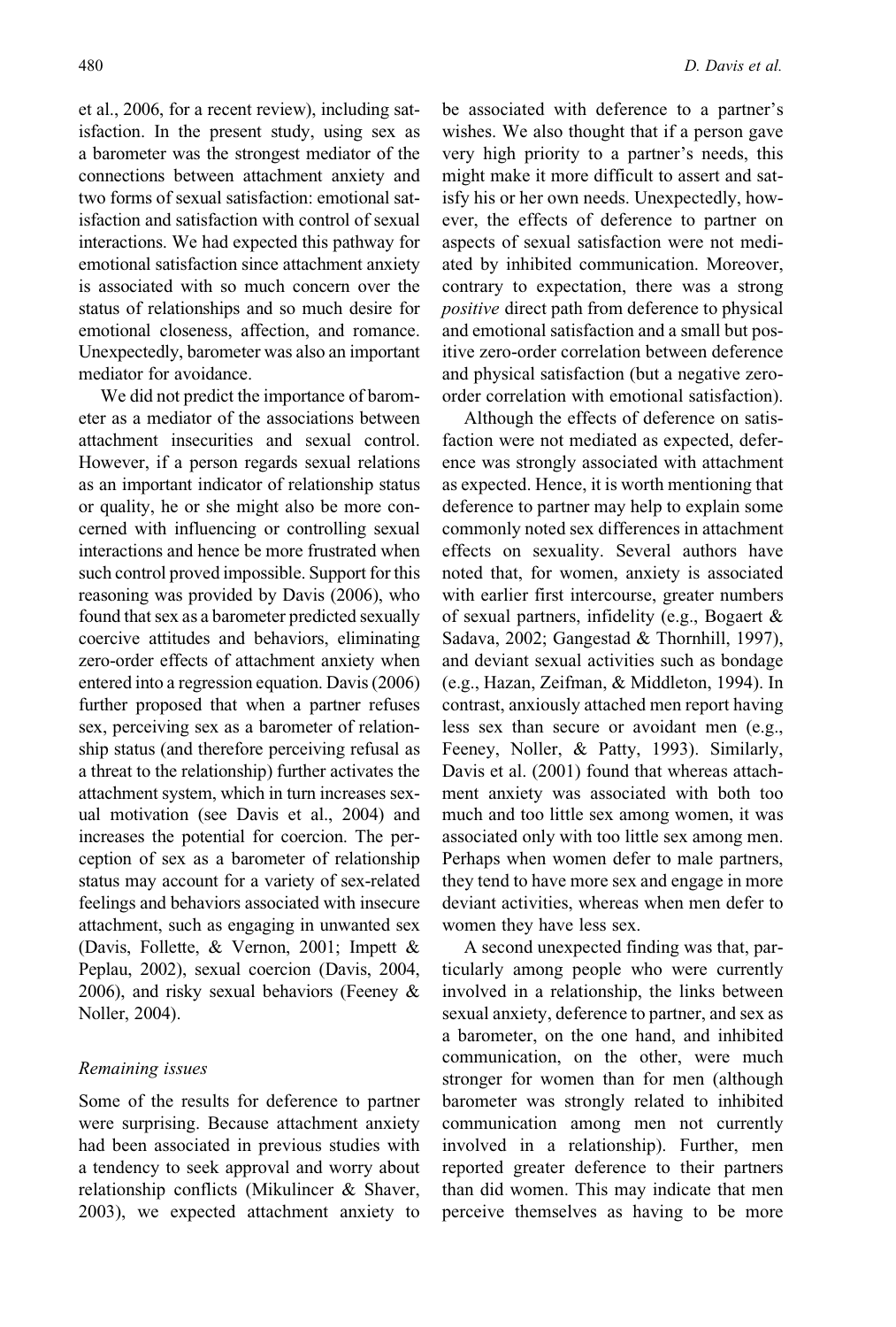considerate toward their sexual partners than they wish they had to be. These findings raise interesting questions for future research.

Finally, differences between those in relationships versus not in a relationship require comment. Overall, the results for the two samples were remarkably similar, suggesting that people who reported on previous, perhaps not very successful, relationships still exhibited the same dynamics as those who were currently involved. Zero-order correlations between attachment and all other variables were very similar across the two groups, with the single exception of the association between avoidance and emotional dissatisfaction (which was insignificant for those not in a relationship). Similarly, in the SEM analyses, the associations between attachment insecurities and both barometer and sexual anxiety were similar across the two samples (although avoidance was linked with deference only for those not in a relationship). But the differences were more pronounced for the mediated associations. Most prominent among the differences was the central role of sex as a barometer in predicting inhibited communication for those not in a relationship, compared with the absence of such a role for those in a relationship. Understanding this result will require additional research.

### Limitations and conclusions

Although the results are consistent with hypothesized attachment-related pathways to inhibited sexual expression, we cannot establish causality with a cross-sectional design. Further, although we identified several likely pathways to inhibited communication, others may be important as well. We did not assess, for example, expectations regarding partners' likely reactions to expressing one's needs. Given that insecure attachment is born of negative or inconsistent responses to expression of needs, it would be worthwhile in future studies to include a measure of expected partner responses to sexual need expression. Some of our measures were very preliminary, especially the single-item measures of love for partner and relationship satisfaction. Those measures worked as expected, but it would be worthwhile in future studies to use more complete and detailed measures of these constructs.

Attachment-related motives and strategies guide feelings and behaviors in sexual situations. Attachment theory provides a promising theoretical framework for sex research, a field that has generally lacked systematic theory. We hope our research will encourage other investigations of attachment processes in the sexual arena, hopefully using other sampling techniques that capture a wider age range, and other measures, including interview and diary methods that get closer to daily experiences and systematic observations of couple members' discussions of the sexual aspects of their relationships.

#### References

- Ainsworth, M. D. S., Blehar, M. C., Waters, E., & Wall, S. (1978). Patterns of attachment: Assessed in the strange situation and at home. Hillsdale, NJ: Erlbaum.
- Anders, S. L., & Tucker, J. S. (2000). Adult attachment style, interpersonal communication competence, and social support. Personal Relationships, 7, 379–389.
- Baron, R. M., & Kenny, D. A. (1986). The moderatormediator variable distinction in social psychological research: Conceptual, strategic, and statistical considerations. Journal of Personality and Social Psychology, 51, 1173–1182.
- Bentler, P. M. (1990). Comparative fit indexes in structural models. Psychological Bulletin, 107, 238–246.
- Birnbaum, G. E. (in press). Attachment orientations, sexual functioning, and relationship satisfaction in a community sample of women. Journal of Social and Personal Relationships.
- Birnbaum, G. E., Reis, H. T., Mikulincer, M., Gillath, O., & Orpaz, A. (in press). When sex is more than just sex: Attachment orientations, sexual experience, and relationship quality. Journal of Personality and Social Psychology.
- Bogaert, A., & Sadava, S. (2002). Adult attachment and sexual behavior. Personal Relationships, 9, 191– 204.
- Bowlby, J. (1973). Attachment and loss: Vol. 2. Separation: Anxiety and anger. New York: Basic Books.
- Bowlby, J. (1982). Attachment and loss: Vol. 1. Attachment (2nd ed.). New York: Basic Books.
- Bradbury, T. N., & Karney, B. R. (1993). Longitudinal study of marital interaction and dysfunction: Review and analysis. Clinical Psychology Review, 13, 15–27.
- Bradford, S. A., Feeney, J. A., & Campbell, L. (2002). Links between attachment orientations and dispositional and diary-based measures of disclosure in dating couples: A study of actor and partner effects. Personal Relationships, 9, 491–506.
- Brennan, K. A., Clark, C. L., & Shaver, P. R. (1998). Selfreport measurement of adult attachment: An integrative overview. In J. A. Simpson & W. S. Rholes (Eds.),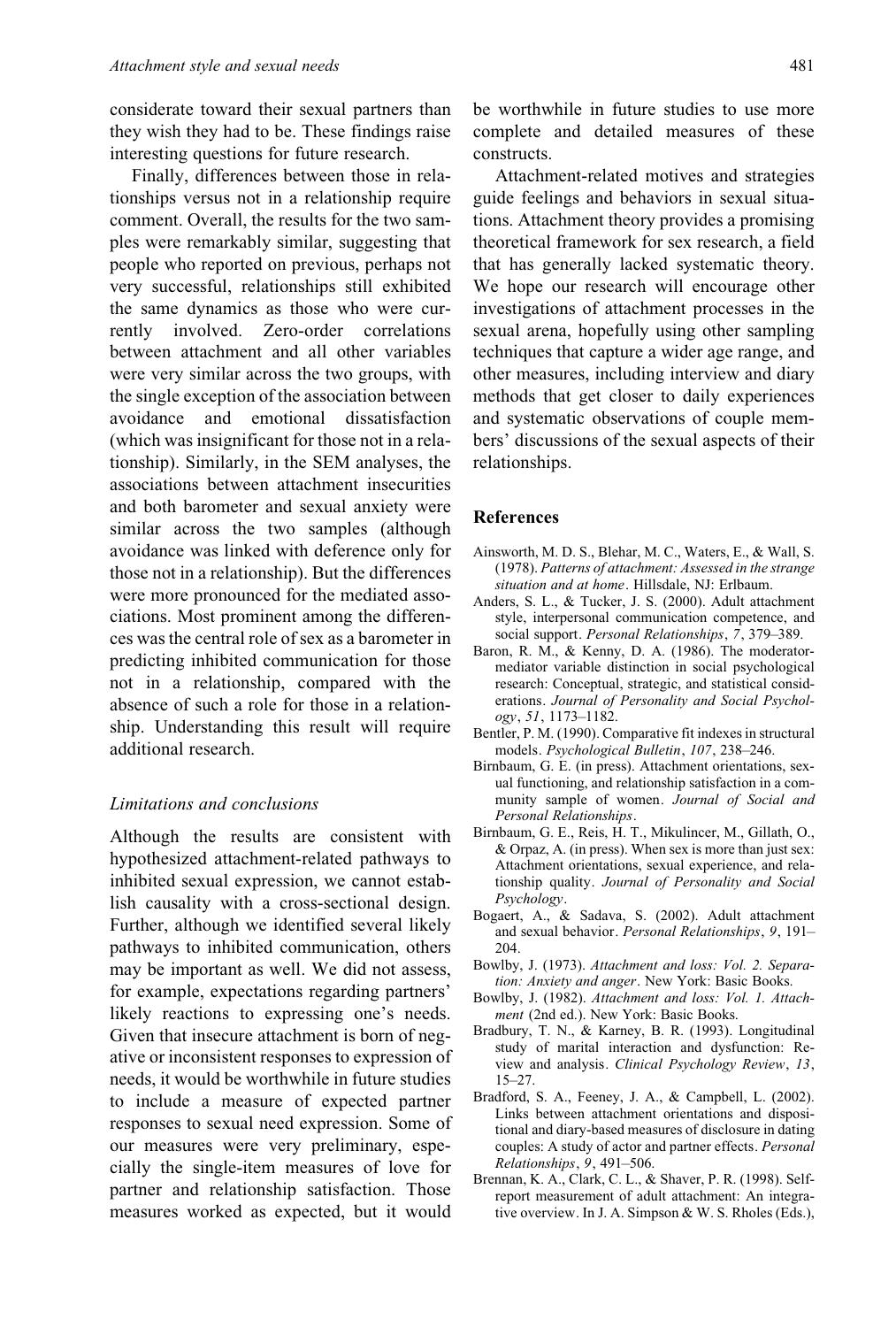Attachment theory and close relationships (pp. 46–76). New York: Guilford.

- Brennan, K. A., & Shaver, P. R. (1995). Dimensions of adult attachment, affect regulation, and romantic relationship functioning. Personality and Social Psychology Bulletin, 21, 267–283.
- Brennan, K. A., Wu, S., & Love, J. (1998). Adult romantic attachment and individual differences in attitudes toward physical contact in the context of adult romantic relationships. In J. A. Simpson & W. S. Rholes (Eds.), Attachment theory and close relationships (pp. 394–428). New York: Guilford.
- Browne, M. W., & Cudeck, R. (1993). Alternative ways of assessing model fit. In K. Bollen & J. S. Long (Eds.), Testing structural equation models (pp. 136–162). Newbury Park, CA: Sage.
- Cassidy, J., & Shaver, P. R. (Eds.). (1999). Handbook of attachment: Theory, research, and clinical applications. New York: Guilford.
- Collins, N. L, & Feeney, B. C. (2000). A safe haven: An attachment theory perspective on support-seeking and caregiving in adult romantic relationships. Journal of Personality and Social Psychology, 58, 644–663.
- Costa, P. T., Jr., & McCrae, R. R. (1985). The NEO Personality Inventory. Odessa, FL: Psychological Assessment Resources.
- Creasey, G. (2002). Associations between working models of attachment and conflict management behavior in romantic couples. Journal of Counseling Psychology, 49, 365–375.
- Creasey, G., & Hesson-McInnis, M. (2001). Affective responses, cognitive appraisals, and conflict tactics in late adolescent romantic relationships: Associations with attachment orientations. Journal of Counseling Psychology, 48, 85–96.
- Cyranowski, J. M., & Andersen, B. L. (1998). Schemas, sexuality, and romantic attachment. Journal of Personality and Social Psychology, 74, 1364–1379.
- Davila, J., Karney, B. R., & Bradbury, T. N. (1999). Attachment change processes in the early years of marriage. Journal of Personality and Social Psychology, 76, 783–802.
- Davis, D. (2006). Attachment-related pathways to sexual coercion. In M. Mikulincer & G. Goodman (Eds.), Dynamics of romantic love: Attachment, caregiving, and sex (pp. 293–336). New York: Guilford.
- Davis, D., & Follette, W. C. (2000a, April). Attachment style and emotional expression in close relationships. Western Psychological Association, Portland, OR.
- Davis, D., & Follette, W. C. (2000b, April). Attachment style, marital interaction: The four horsemen and their first cousins. Western Psychological Association, Portland, OR.
- Davis, D., Follette, W. C., & Vernon, M. L. (2001, May). Adult attachment style and the experience of unwanted sex. Western Psychological Association, Maui, HI.
- Davis, D., Shaver, P. R., & Vernon, M. L. (2004). Attachment style and subjective motivations for sex. Personality and Social Psychology Bulletin, 30, 1076–1090.
- Elizur, Y., & Mintzer, A. (2001). A framework for the formation of gay male identity: Processes associated with adult attachment style and support from family and friends. Archives of Sexual Behavior, 30, 143–167.
- Feeney, J. A. (2002). Attachment, marital interaction, and relationship satisfaction: A diary study. Personal Relationships, 9, 39–55.
- Feeney, J. A., & Noller, P. (2004). Attachment and sexuality in close relationships. In J. H. Harvey, A. Wenzel, & S. Sprecher (Eds.), Handbook of sexuality in close relationships (pp. 183–201). Mahwah, NJ: Erlbaum.
- Feeney, J. A., Noller, P., & Patty, J. (1993). Adolescents' interactions with the opposite sex: Influence of attachment style and gender. Journal of Adolescence, 16, 169–186.
- Gangestad, S. W., & Thornhill, R. (1997). The evolutionary psychology of extrapair sex: The role of fluctuating asymmetry. Evolution and Human Behavior, 18, 69–88.
- Gentzler, A. L., & Kerns, K. A. (2004). Associations between insecure attachment and sexual experiences. Personal Relationships, 11, 249–265.
- Greenfield, S., & Thelen, M. (1997). Validation of the fear of intimacy scale with a lesbian and gay male population. Journal of Personal and Social Relationships, 14, 707–716.
- Hazan, C., Zeifman, D., & Middleton, K. (1994, July). Adult romantic attachment, affection, and sex. Paper presented at the 7th International Conference on Personal Relationships, Groningen, The Netherlands.
- Impett, E. A., & Peplau, L. A. (2002). Why some women consent to unwanted sex with a dating partner: Insight from attachment theory. Psychology of Women Quarterly, 26, 360–370.
- Kishton, J. M., & Widaman, K. F. (1994). Unidimensional versus domain representative parceling of questionnaire items: An empirical example. Educational and Psychological Measurement, 54, 757–765.
- Laumann, E. O., Gagnon, J. H., Michael, R. T., & Michaels, S. (2000). The social organization of sexuality: Sexual practices in the United States. Chicago: University of Chicago Press.
- Little, T. D., Cunningham, W. A., Shahar, G., & Widaman, K. F. (2002). To parcel or not to parcel: Exploring the question, weighing the merits. Structural Equation Modeling, 9, 151–173.
- MacKinnon, D. P., Krull, J. L., & Lockwood, J. M. (2000). Equivalence of the mediation, confounding, and suppression effect. Prevention Science, 1, 173-181.
- Maunder, R. G., Panzer, A., Viljuer, M., Owen, J., Human, S., & Hunter, J. J. (2006). Physicians' difficulty with emergency department patients is related to patients' attachment style. Social Science and Medicine, 63, 552–562.
- Mikulincer, M. (1998). Attachment working models and the sense of trust: An exploration of interaction goals and affect regulation. Journal of Personality and Social Psychology, 74, 1209–1224.
- Mikulincer, M., & Nachshon, O. (1991). Attachment styles and patterns of self-disclosure. Journal of Personality and Social Psychology, 61, 213–331.
- Mikulincer, M., & Shaver, P. R. (2003). The attachment behavioral system in adulthood: Activation, psychodynamics, and interpersonal processes. In M. P. Zanna (Ed.), Advances in experimental social psychology (Vol. 35, pp. 53–152). San Diego, CA: Academic Press.
- Mikulincer, M., & Shaver, P. R. (in press). Attachment in adulthood: Structure, dynamics, and change. New York: Guilford.
- Mohr, J. J. (1999). Same-sex romantic attachment. In J. Cassidy & P. R. Shaver (Eds.), Handbook of attachment: Theory, research, and clinical applications (pp. 378–394). New York: Guilford.